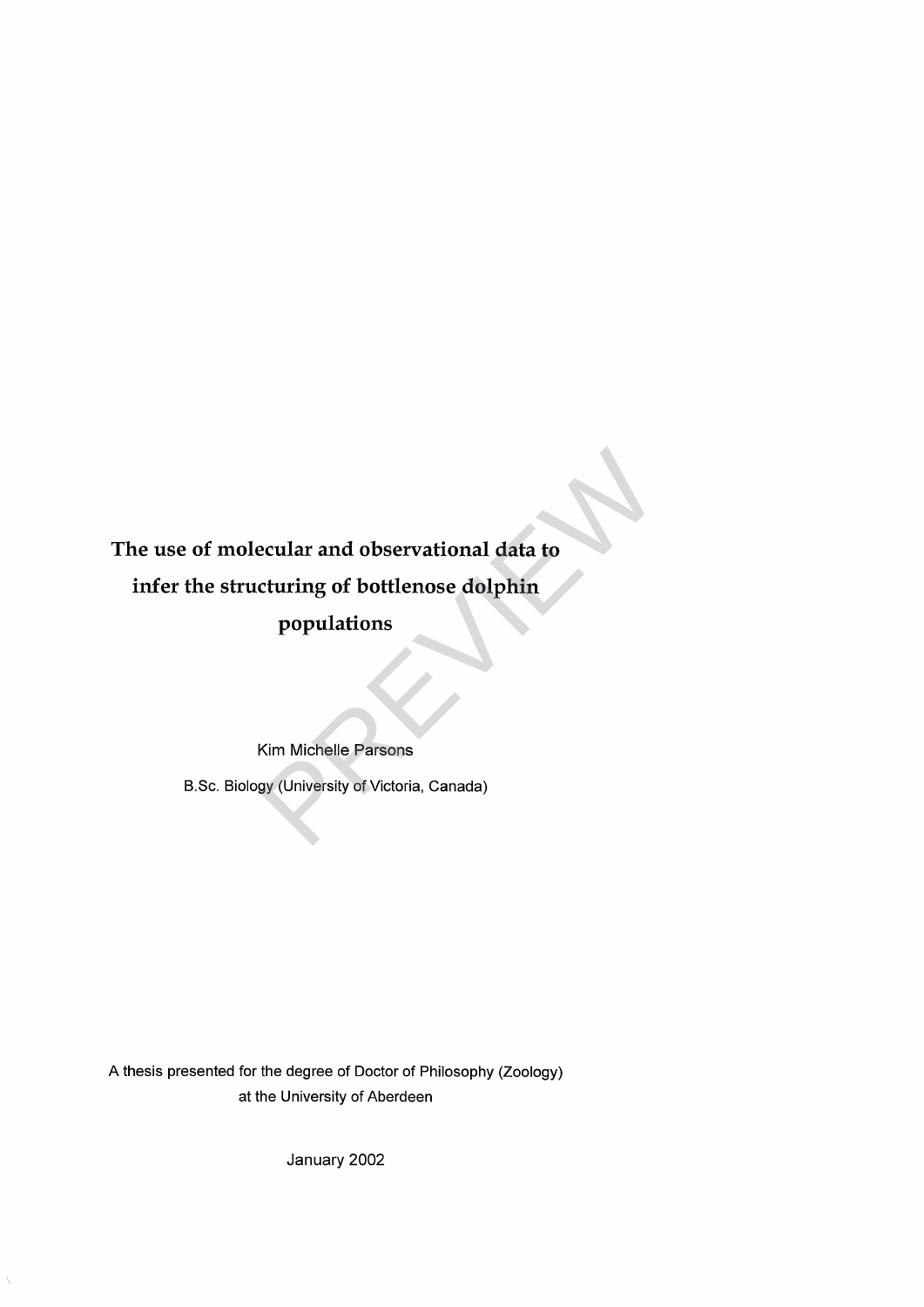UMI Number: U149220

All rights reserved

INFORMATION TO ALL USERS

The quality of this reproduction is dependent upon the quality of the copy submitted.

In the unlikely event that the author did not send a complete manuscript and there are missing pages, these will be noted. Also, if material had to be removed, a note will indicate the deletion.



Dissertation Publishing

UMI U149220

Published by ProQuest LLC 2013. Copyright in the Dissertation held by the Author. Microform Edition © ProQuest LLC. All rights reserved. This work is protected against unauthorized copying under Title 17, United States Code. Missing pages, these will be noted. Also, if material land to the will indicate the deletion.<br>
a note will indicate the deletion.<br>
Dissertation Publishing<br>
UMI U149220<br>
ProQuest LLC 2013. Copyright in the Dissertation h<br>
M



ProQuest LLC 789 East Eisenhower Parkway P.O. Box 1346 Ann Arbor, Ml 48106-1346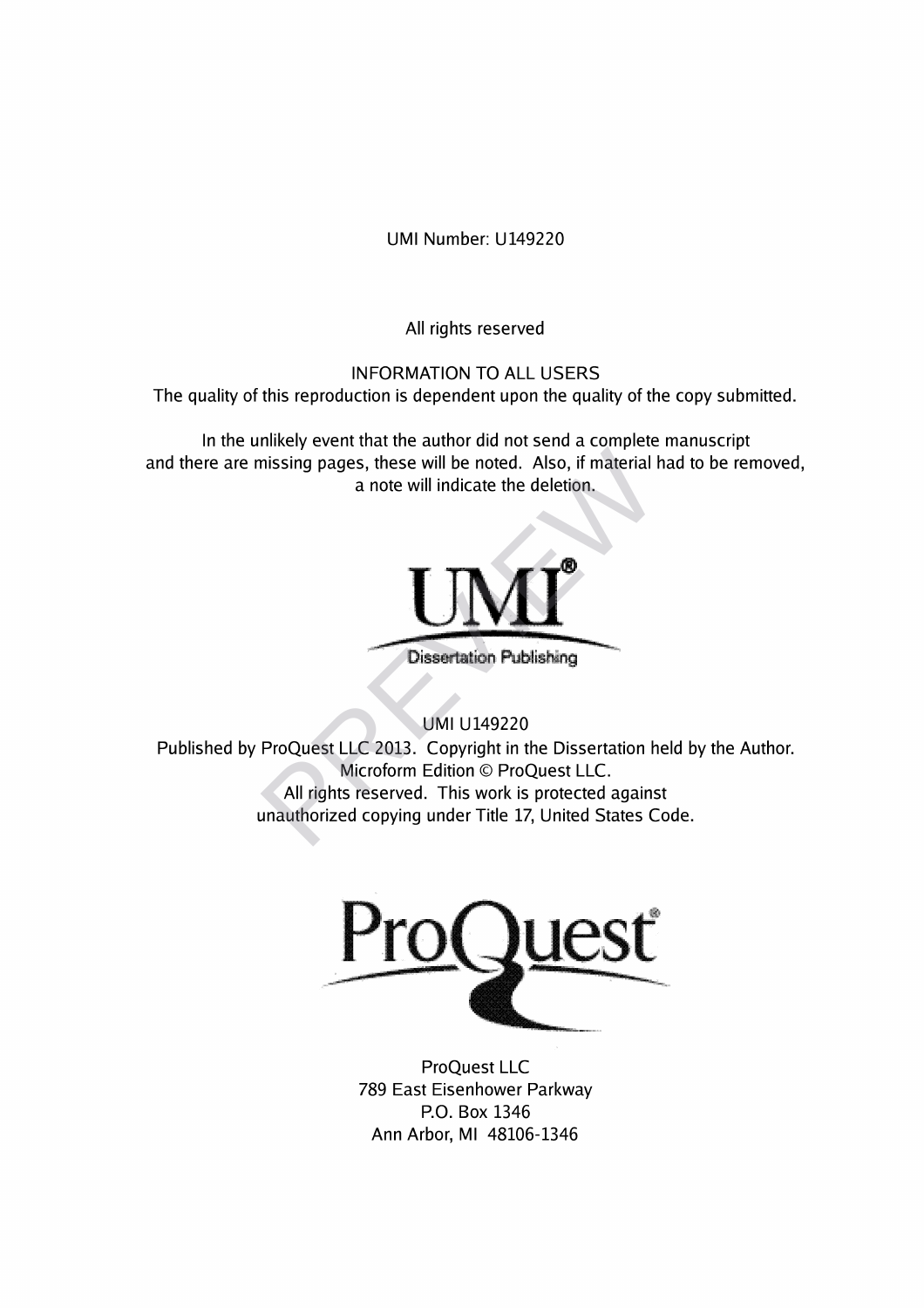

*Tursiops truncatus* Abaco, Bahamas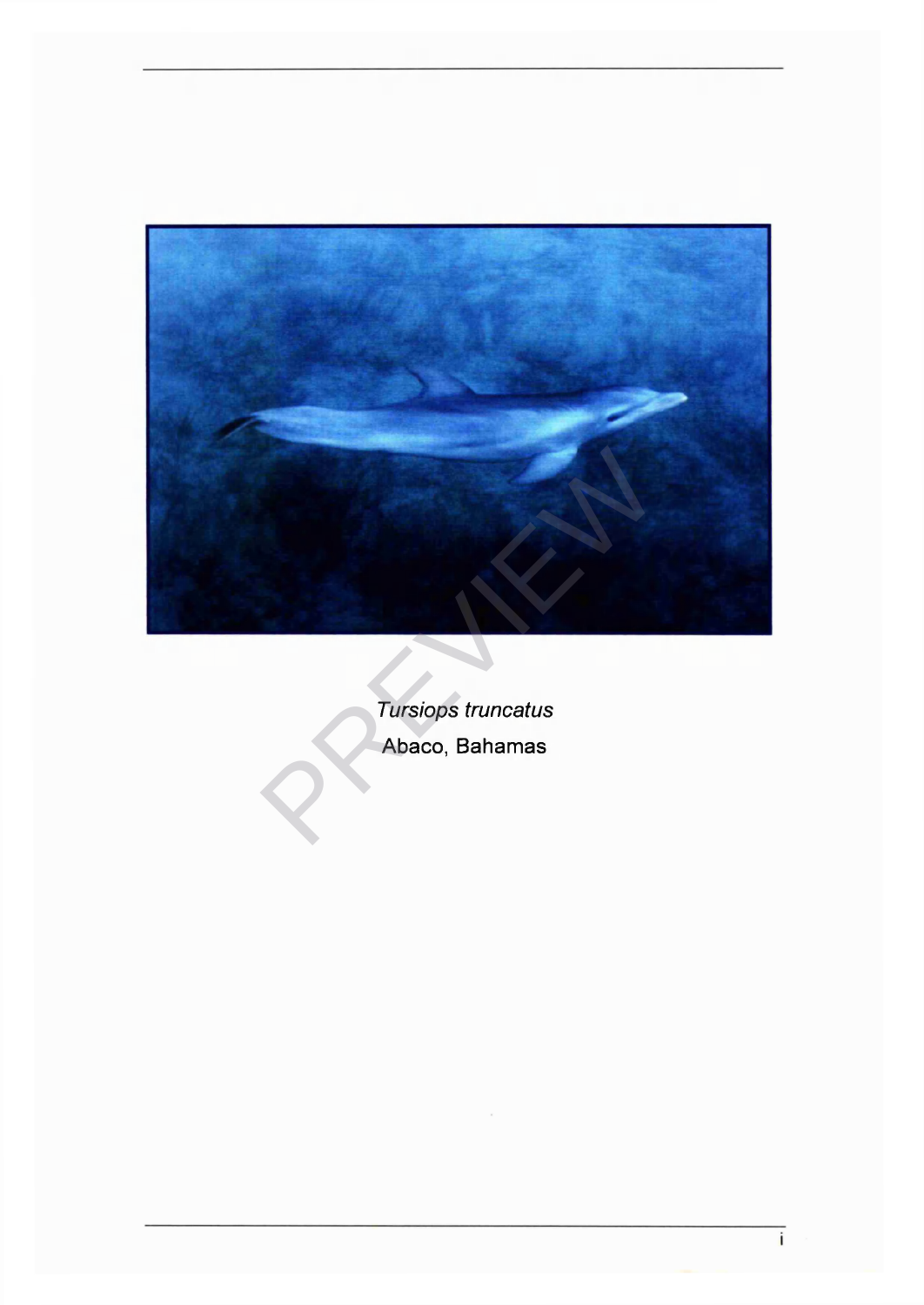# **DECLARATION**

I declare that I composed this thesis and that it has not been submitted in any previous application for a degree. All quotations have been distinguished by quotation marks and sources of information have been acknowledged. All of the work presented in this thesis is my own, any data collected with the assistance of other workers is specifically acknowledged in the text and in the preface to each chapter. DECLARATION<br>this thesis and that it has not been submitted in any<br>degree. All quotations have been distinguished by<br>res of information have been acknowledged. All of<br>thesis is my own, any data collected with the<br>si is spec

Kim Parsons

17 January 2002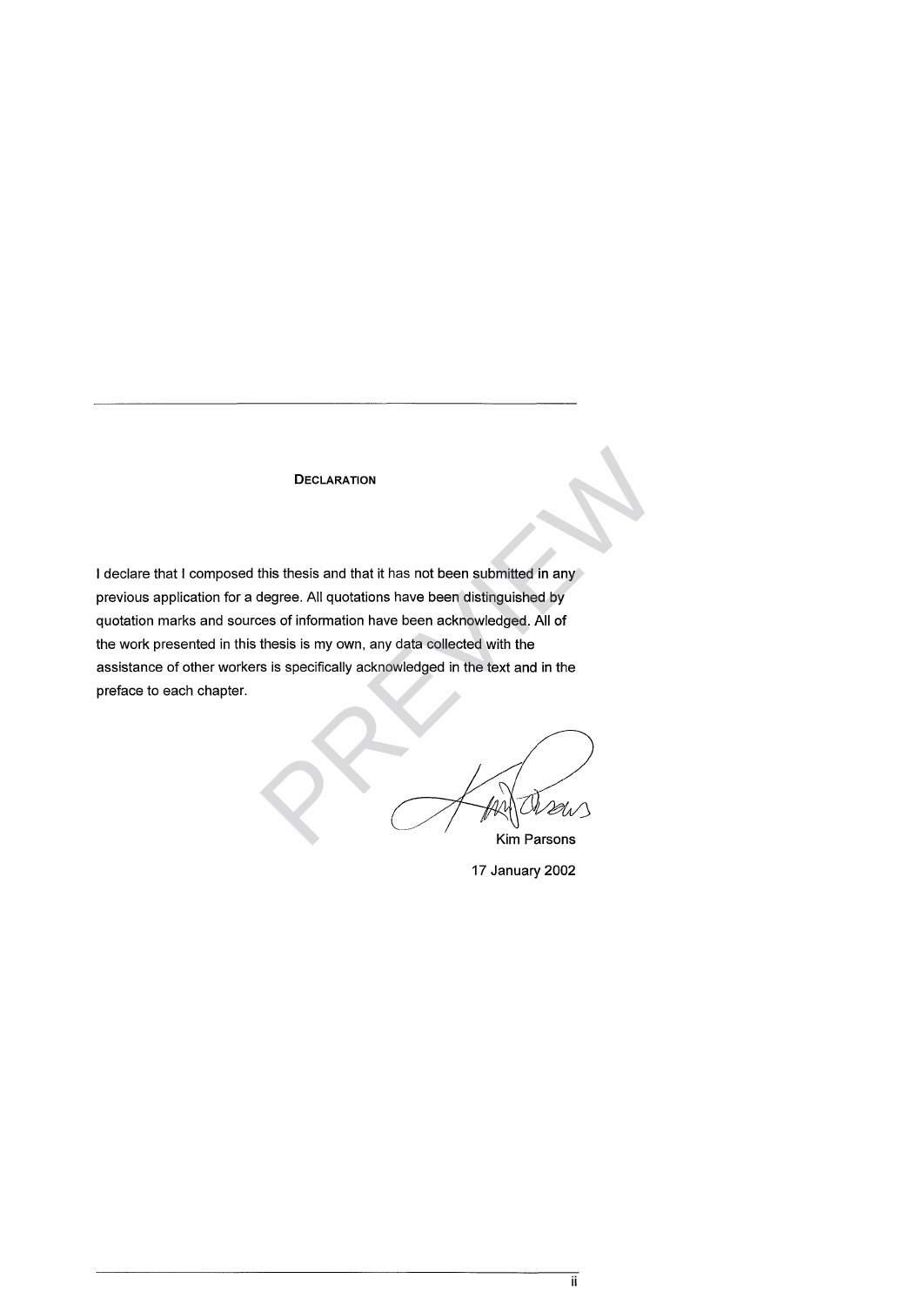**ABSTRACT** 

# **ABSTRACT**

Knowledge of the structuring of natural populations is important for understanding both evolutionary processes and population ecology, and for supporting management decisions. Conventional methods of direct observation often suffer from a lack of resolution, particularly when studying mobile animals in a marine environment. In this study, I combined direct observation with indirect molecular genetic approaches to infer the social and population structure of coastal (inshore) bottlenose dolphins, *Tursiops truncatus.*

Genetic diversity and structure of bottlenose dolphins around the UK and Ireland was examined using tissue samples from stranded dolphins and incidental fisheries by-catch. Mitochondrial DNA (mtDNA) sequence data indicated significant subdivision among four main sample regions (NE Scotland, Wales, NW Scotland and Ireland). Genetic divergence between NE and NW Scotland populations, and low genetic diversity within the NE Scotland population, provide further support for the precautionary approach currently applied to the management of this population. of natural populations is important for understanding<br>and population ecology, and for supporting<br>wentional methods of direct observation often suffer<br>ticularly when studying mobile animals in a marine<br>combined direct obser

Inference from both mtDNA and nuclear microsatellite genetic markers, and direct observational data were used to examine the social and population structure of bottlenose dolphins in the NE Bahamas. Novel strategies for collecting genetic samples (remote biopsy and faecal sampling) from free-ranging dolphins were developed and validated, enabling an individual-based analysis of population subdivision. Patterns of individual associations in two contrasting habitats indicated that environmental pressures affect dolphin grouping patterns; with a genetic basis for social affiliations occurring only where predation pressures are low. Nonetheless, a particularly notable feature of the social structure in both habitats was the persistence of stable alliances among maternally related males. At the population level, the significant degree of genetic structuring revealed among three sampled regions on Little Bahama Bank, supported the high degree of site fidelity suggested by individual-based photo-identification data. Contrary to the patterns of male dispersal and female philopatry common among both mammals and bottlenose dolphins, sex-specific patterns of genetic differentiation inferred from both mtDNA and microsatellite markers were indicative of female-mediated gene flow.

This study provides novel insight into the factors governing the patterns of structuring within populations of highly mobile small cetaceans, and demonstrates the value of integrating both direct (field-based) and indirect (molecular genetic) data in the study of free-ranging animals.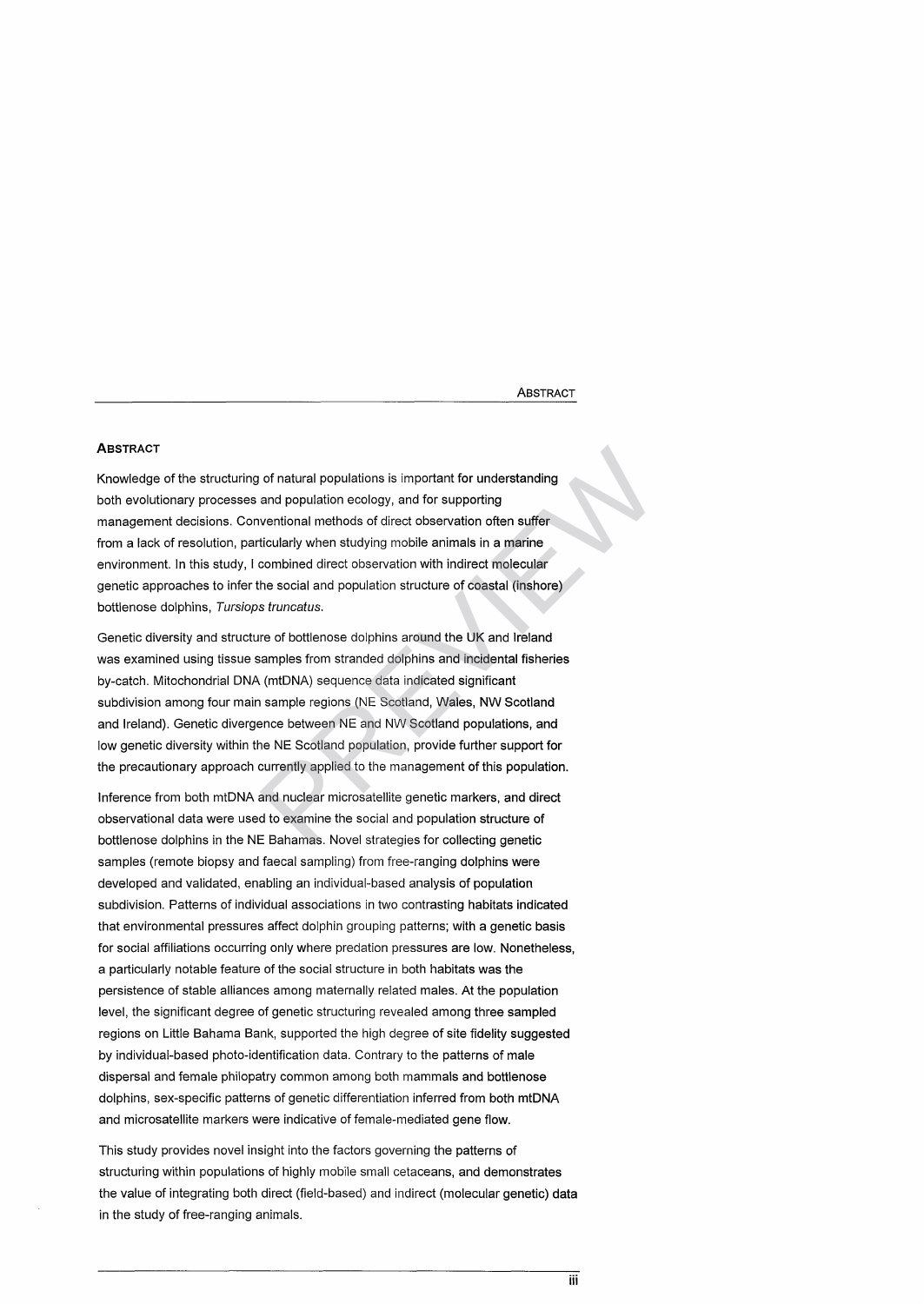# **CONTENTS**

| <b>CONTENTS</b>                                                                                    |      |
|----------------------------------------------------------------------------------------------------|------|
| AUTHOR'S DECLARATION                                                                               | ïi   |
| ABSTRACT                                                                                           | iii  |
| <b>LIST OF ABBREVIATIONS</b>                                                                       | v    |
| ACKNOWLEDGEMENTS                                                                                   | vi   |
| PREFACE                                                                                            | viii |
| <b>Chapter One</b>                                                                                 | 1    |
| General Introduction                                                                               |      |
| Section I                                                                                          |      |
| <b>Chapter Two</b>                                                                                 | 22   |
| Assessment of mitochondrial genetic diversity<br>among bottlenose dolphins in UK and Irish waters  |      |
| Section II                                                                                         |      |
| <b>Chapter Three</b>                                                                               | 45   |
| Amplifying dolphin mitochondrial DNA from faecal plumes                                            |      |
| <b>Chapter Four</b>                                                                                | 50   |
| Reliable microsatellite genotyping of dolphin DNA from faeces                                      |      |
| <b>Chapter Five</b>                                                                                | 60   |
| Comparing two alternative methods for genetic sampling<br>of small cetaceans                       |      |
| Section III                                                                                        |      |
| <b>Chapter Six</b>                                                                                 | 71   |
| Assessing the genetic and environmental basis for social<br>affiliations among bottlenose dolphins |      |
| <b>Chapter Seven</b>                                                                               | 101  |
| Kinship as a basis for alliance formation among male<br>bottlenose dolphins                        |      |
| <b>Chapter Eight</b>                                                                               | 116  |
| Structure and female-mediated gene flow in a bottlenose<br>dolphin population                      |      |
| <b>Chapter Nine</b>                                                                                | 155  |

| General Discussion |
|--------------------|
|                    |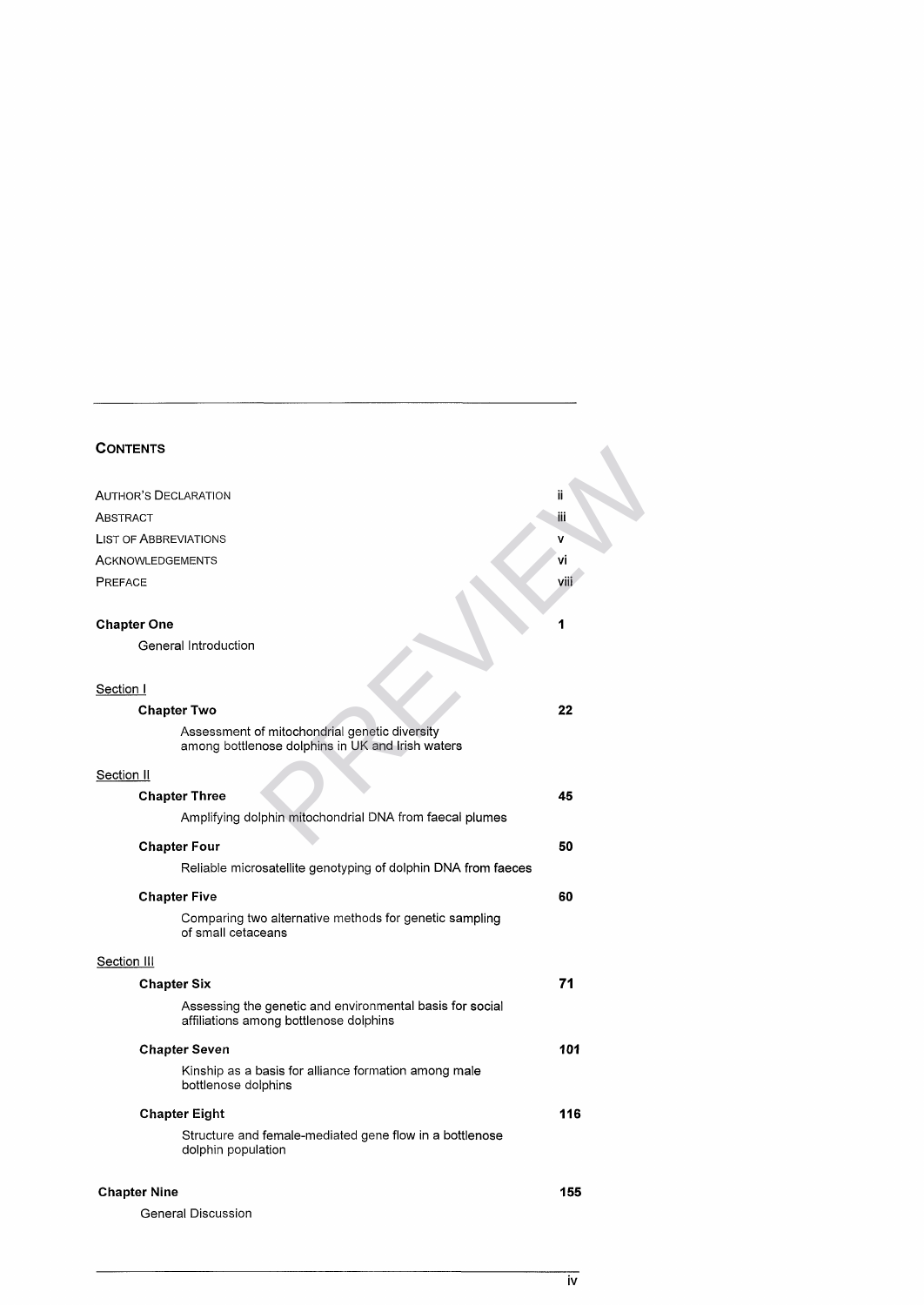# **ABBREVIATIONS**

|             | <b>ABBREVIATIONS</b>             |
|-------------|----------------------------------|
| μ           | micro                            |
| °C          | degrees Celsius                  |
| Α           | adenosine                        |
| <b>ATP</b>  | adenosine 5'-triphosphate        |
| bp          | nucleotide base pairs            |
| C           | cytosine                         |
| <b>CTAB</b> | hexadecyltrimethylammonium       |
| DMSO        | dimethylsulphoxide               |
| <b>DNA</b>  | deoxyribonucleic acid            |
| <b>EDTA</b> | ethylenediamine tetraacetic acid |
| G           | guanosine                        |
| <b>GITC</b> | guanidine thiocyanate            |
| HWI         | half weight index                |
| km          | kilometre                        |
| L           | litre                            |
| m           | milli-                           |
| М           | molar                            |
| <b>PCR</b>  | polymerase chain reaction        |
| <b>SE</b>   | standard error of mean           |
| Т           | thymidine                        |
| Tris        | tris[hydroxymethyl]aminomethane  |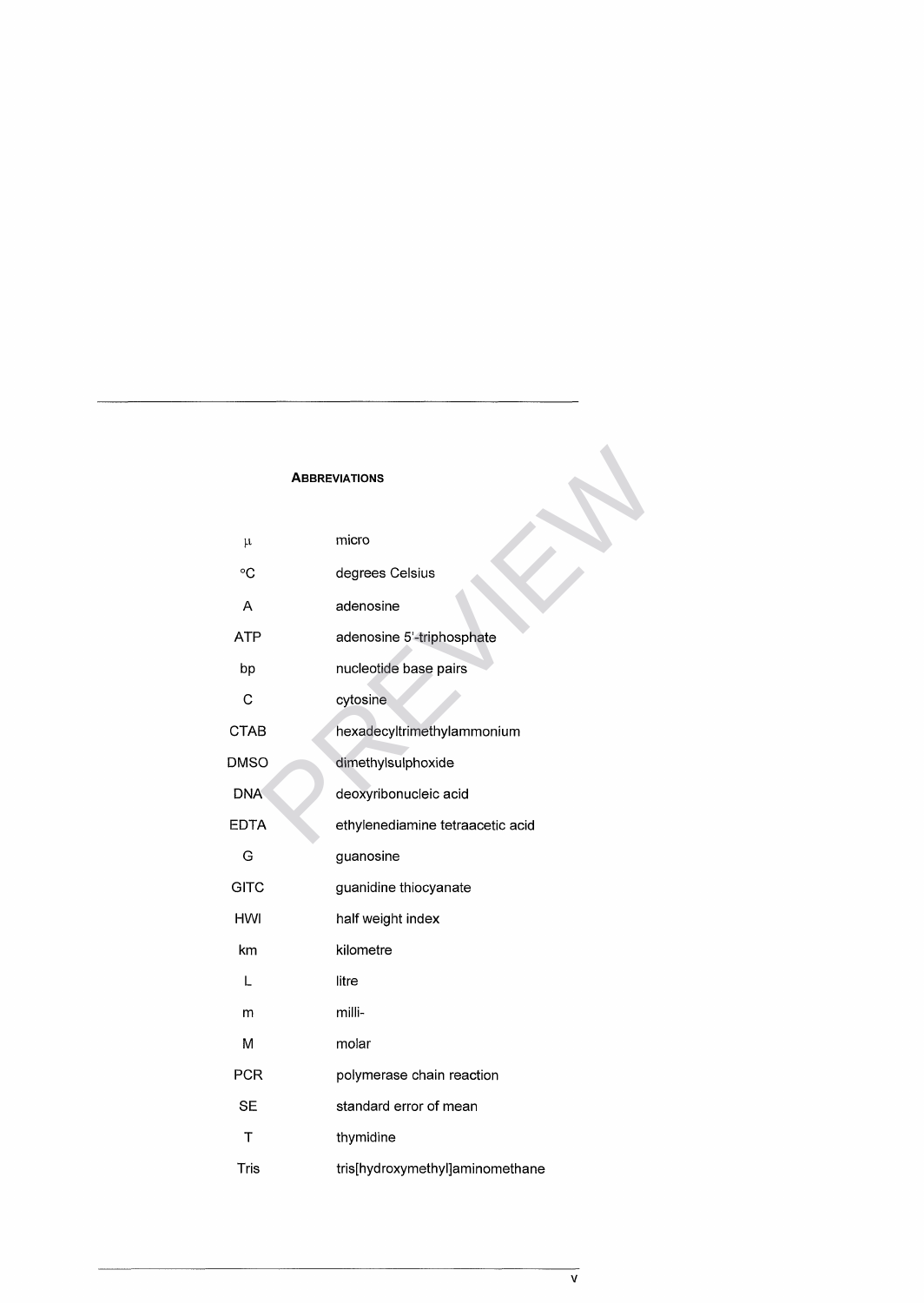# **ACKNOWLEDGEMENTS**

As with any long-term project, the work presented throughout this thesis is the culmination of the dedicated work and support of many wonderful friends and colleagues; I am indebted to them all.

First and foremost, I must thank Ken Balcomb and Diane Claridge. They have been my inspiration, my friends, my colleagues and my logistic support, forever. From killer whales to bottlenose dolphins and beaked whales, they have been unbelievably generous and provided me with not only the opportunity, but also the necessary support, to explore the world of *Tursiops.* Without Ken and Di, this project would not have been possible, and I would never have experienced Bertha, Tower Construction 101, Alien Invasions, Outhouse Interior Design or Sandfly Point! project, the work presented throughout this thesis is<br>ted work and support of many wonderful friends and<br>them all.<br>must thank Ken Balcomb and Diane Claridge. They<br>y friends, my colleagues and my logistic support,<br>bottlenos

I am grateful to the Bahamas Ministry of Fisheries for permission to conduct this research, and to both UK and Bahamas CITES offices for granting the permits necessary to transport bottlenose dolphin tissue samples between the Bahamas and the UK.

Throughout my thesis work, I was supported financially by an Overseas Research Studentship granted by the Committee for Vice-Chancellors and Principals of UK universities (CVCP), a one-year British Council Chevening Scholarship, and postgraduate scholarships (PGS-A & B) from the Natural Sciences and Engineering Research Council of Canada (NSERC). Fieldwork in the Bahamas was supported by an *Earthwatch* project from the Center for Field Studies, granted to the Bahamas Marine Mammal Survey. I am also grateful for the financial support of *Friends of the Environment* (Abaco Chapter), and the encouragement, friendship and support of Lory Kenyon.

Throughout this project, countless *Earthwatch* volunteers have participated. They have made our field seasons both entertaining and fulfilling, and I'm grateful to those who were so eager to partake in the sample collection and data recording. In addition to the volunteer participants, I am indebted to all the Bahamas Marine Mammal Survey staff members who contributed valuable ID photographs and data entry. In particular, my thanks go to Dave Ellifrit who skilfully and untiringly photographed and ID'd many dolphin fins.

I would also like to acknowledge and thank the many collaborators both in the UK and abroad; Bob Reid & Tony Patterson, Paul Jepson, Rod Penrose, and Emer Rogan for providing me with samples from UK bottlenose dolphins post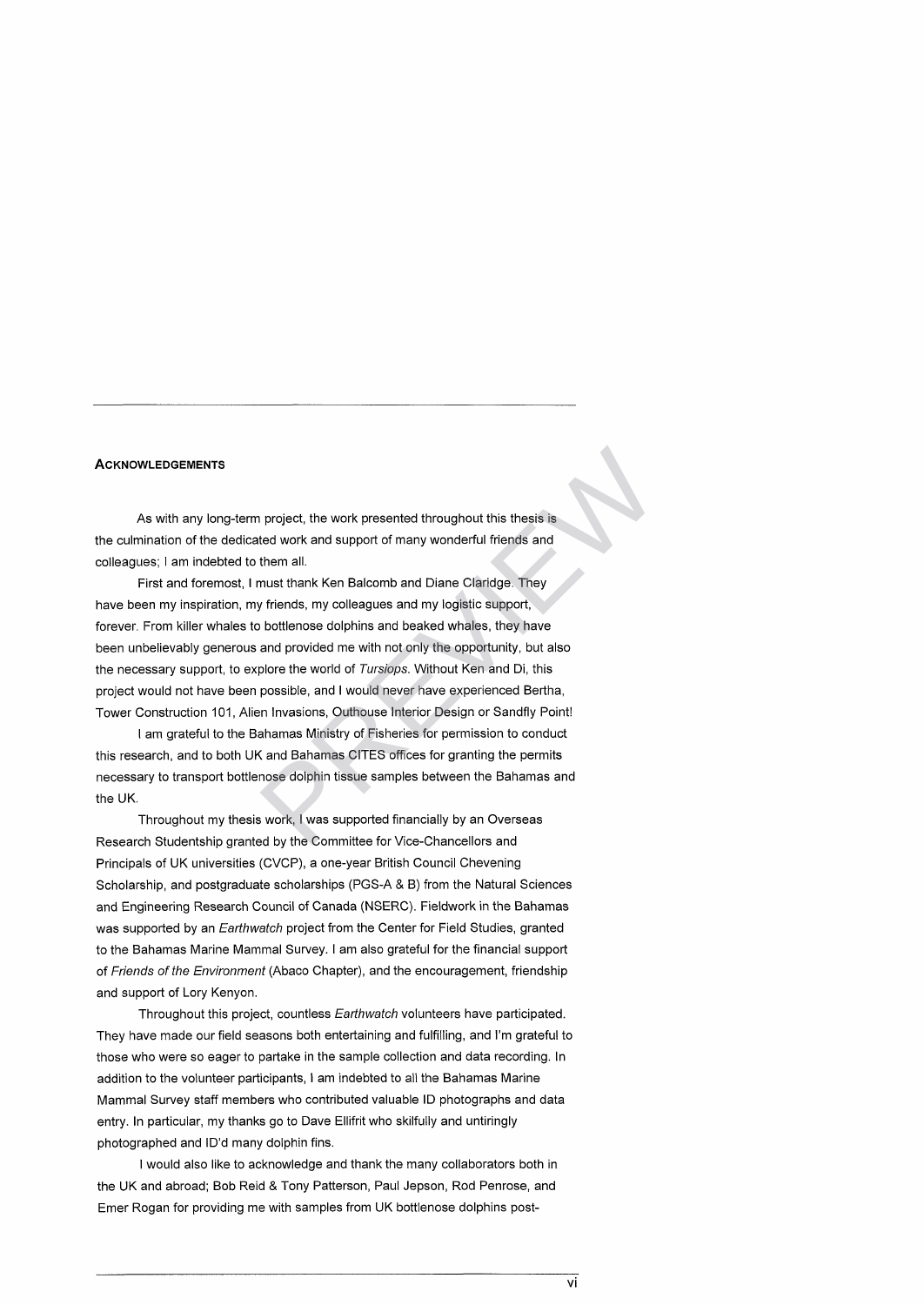mortem. Denise Herzing who volunteered her time and her staff to be my dedicated pooper-scoopers at White Sand Ridge!

I am grateful to my supervisors, Paul Thompson and Les Noble, for their advice and support throughout this project. Les provided me with the opportunity to get my feet wet in the lab before starting my PhD work. Paul has been encouraging and supportive since the first day that I approached him with an idea for a PhD. Paul has also always been ready to volunteer comments about "fuzzy gel pictures", and sacrificed his time and long-distance travel to make sure we had our supervisory meeting.....in the Bahamas. and Ridge!<br>
spervisors, Paul Thompson and Les Noble, for their<br>
this project. Les provided me with the opportunity to<br>
fore starting my PhD work. Paul has been encouraging<br>
tday that I approached him with an idea for a PhD

I am indebted to Stuart Piertney and John Dallas for their help, stimulating conversations & emails, advice and support - my manuscripts and chapters have benefited enormously from their contributions. Many thanks to Freda Marshall for her unending patience, advice & for answering my endless barrage of questions in the "hot lab".

Thanks for the support, friendship and lodgings provided by all my friends in Abaco, but most of all to Brenda and Ellie-boo! To my friends in Aberdeen and Cromarty, many thanx; Sandra Telfer, Amanda Pardini, Anna Goostrey, Beckie Leaper and Jenny Gow have been great friends and sounding boards throughout my thesis work. Thanks to everyone at the Lighthouse field station, Beth, Gordon, Kate, Stuart, Tim, René, Alice, Nicola and Julian for their friendship, chats & an endless stream of tea-time cakes!

Finally, I have to thank my family. My mum & dad loaned me the funds to start my PhD before securing my scholarships. In addition to their financial support, they are always loving and supportive no matter where I've said I'm off to, I can't thank them enough. My brother, Chris, for helping out as field assistant in 1998; scaling "mountains", riding with watermelons and surviving the sandflies and tarantulas! Brodie for always warming the bed on cold Scottish nights and forcing me away from the lab and my computer on weekends. Last, but by no means least, thank you John, for your love, support, and encouragement. Without his help, this project would not have been the success that it is, as a result of his many tireless hours on the boat and at the light table ID'ing fins. I am grateful for his help & ability obtaining biopsy samples, and for his endless enthusiasm, for being my staunchest critic, for coffee every morning and for, well, everything - I wouldn't have got this far without you.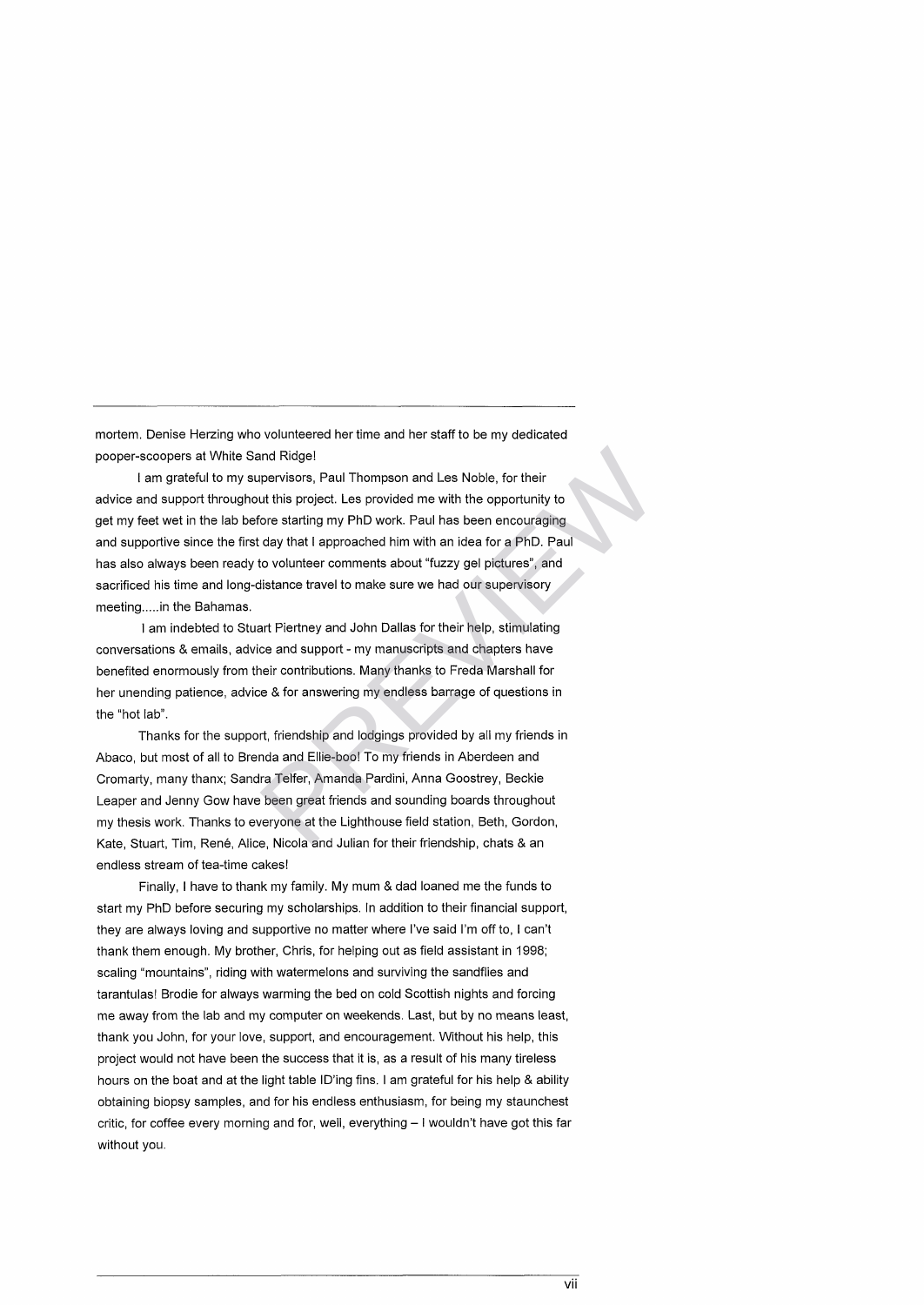# PREFACE

The data chapters of this thesis (Chapters Two through Eight) have been presented as a series of full papers and short communications. Therefore, some repetition between chapters, particularly in the methods, is unavoidable. Most of the chapters have multiple authors: Paul Thompson and Les Noble supervised the research which forms the basis of this dissertation; Paul Thompson also provided data on the location of bottlenose dolphin stranding events (Chapter Two, Figure 1b) and essential background information on the field studies, and conservation concerns regarding the NE Scotland bottlenose dolphins; Diane Claridge and Ken Balcomb are the cofounders and directors of Bahamas Marine Mammal Survey, and have been involved in the conception of this project and all aspects of field work; John Dallas provided valuable technical advice and expertise on extracting DNA from mammal faeces; Denise Herzing provided genetic samples from the dolphins at White Sand Ridge; John Durban collaborated on all aspects of the field work, genetic sample collection, and planning of this study. All collaborators contributed valuable comments on earlier drafts of the manuscripts that are the data chapters. I conducted all field and laboratory work, performed all data analyses and wrote all the manuscripts. **PREFACE**<br>
Ill papers and short communications. Therefore,<br>
Lull papers and short communications. Therefore,<br>
chapters, particularly in the methods, is<br>
chapters have multiple authors: Paul Thompson<br>
It the research which

> Kim Parsons 17 January 2002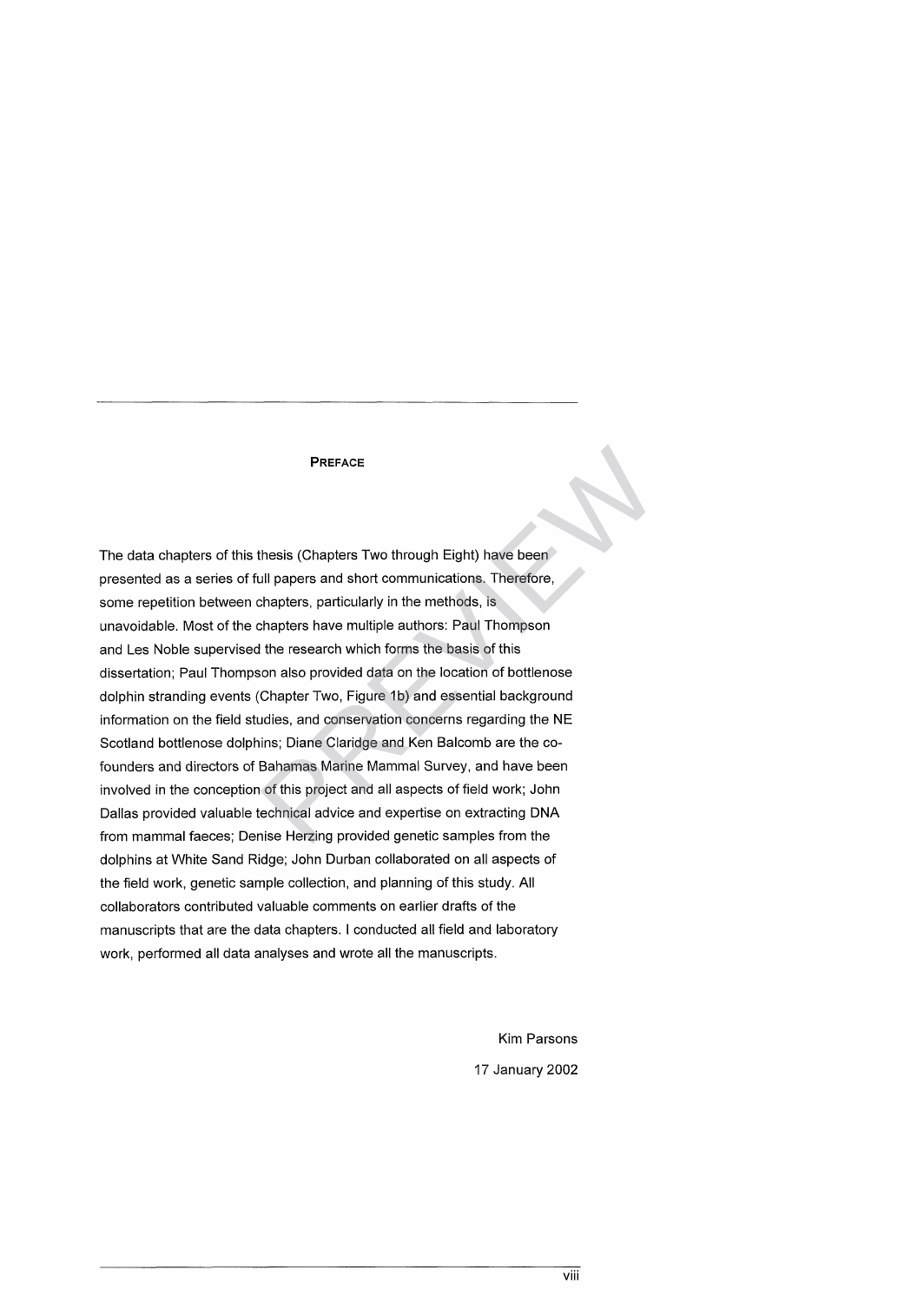# **CHAPTER ONE**

# **GENERAL INTRODUCTION** GENERAL INTRODUCTION

**Kim M. Parsons**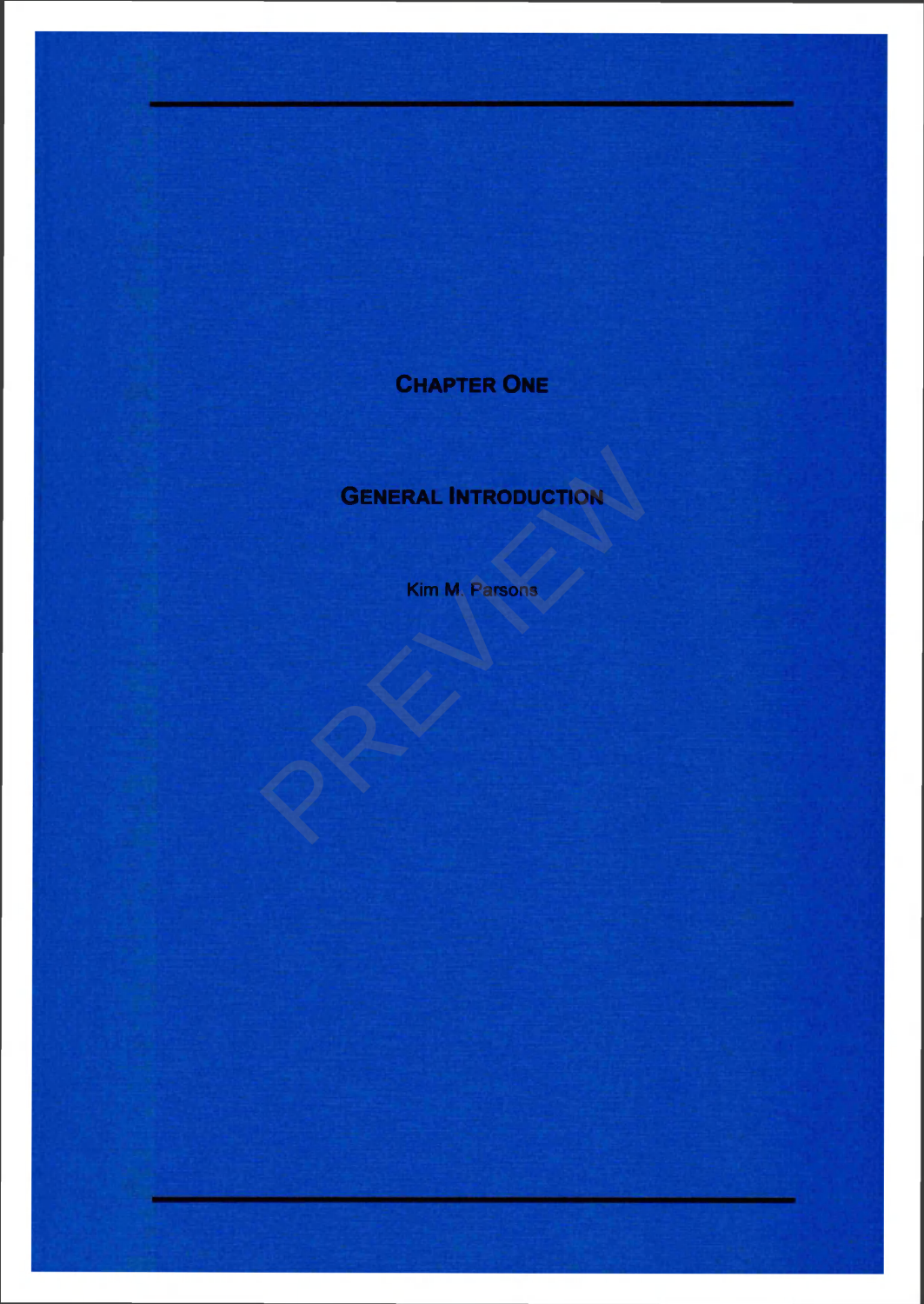# **CHAPTER ONE**

# **General Introduction**

# **The structuring of natural populations**

The distribution of genetic variation among subpopulations is governed by a population's mating system, as well as historic and contemporary dispersal patterns (Chesser 1991a, b). Together, these factors create population structuring through the opposing forces of genetic drift and selection within, and restricted gene flow among subpopulations (Rosel et al. 1995). Understanding the structuring of natural populations is of interest to evolutionary biologists, ecologists, conservationists and wildlife managers alike. CHAPTER ONE<br> **General Introduction**<br>
propulations<br>
spenetic variation among subpopulations is<br>
smating system, as well as historic and<br>
titerns (Chesser 1991a, b). Together, these factors<br>
ng through the opposing forces of

Because population structure is an expression of the distribution of genetic variation, and it is recognised that the structuring of natural populations plays an active role in both microevolution and speciation (Wright 1932, 1965), resolving these patterns is important for furthering our understanding of both evolutionary processes and population ecology. From an applied perspective, understanding rates of genetic exchange between subpopulations is a key element in identifying biologically meaningful population subdivisions and defining management stocks or conservation units (Baker & Palumbi 1997; Rosel et al. 1999). Furthermore, the structuring of populations plays a critical role in determining the degree and direction of gene flow, inbreeding, disease transmission, dispersal and ultimately a population's ability to adapt to environmental disturbance. Hence, population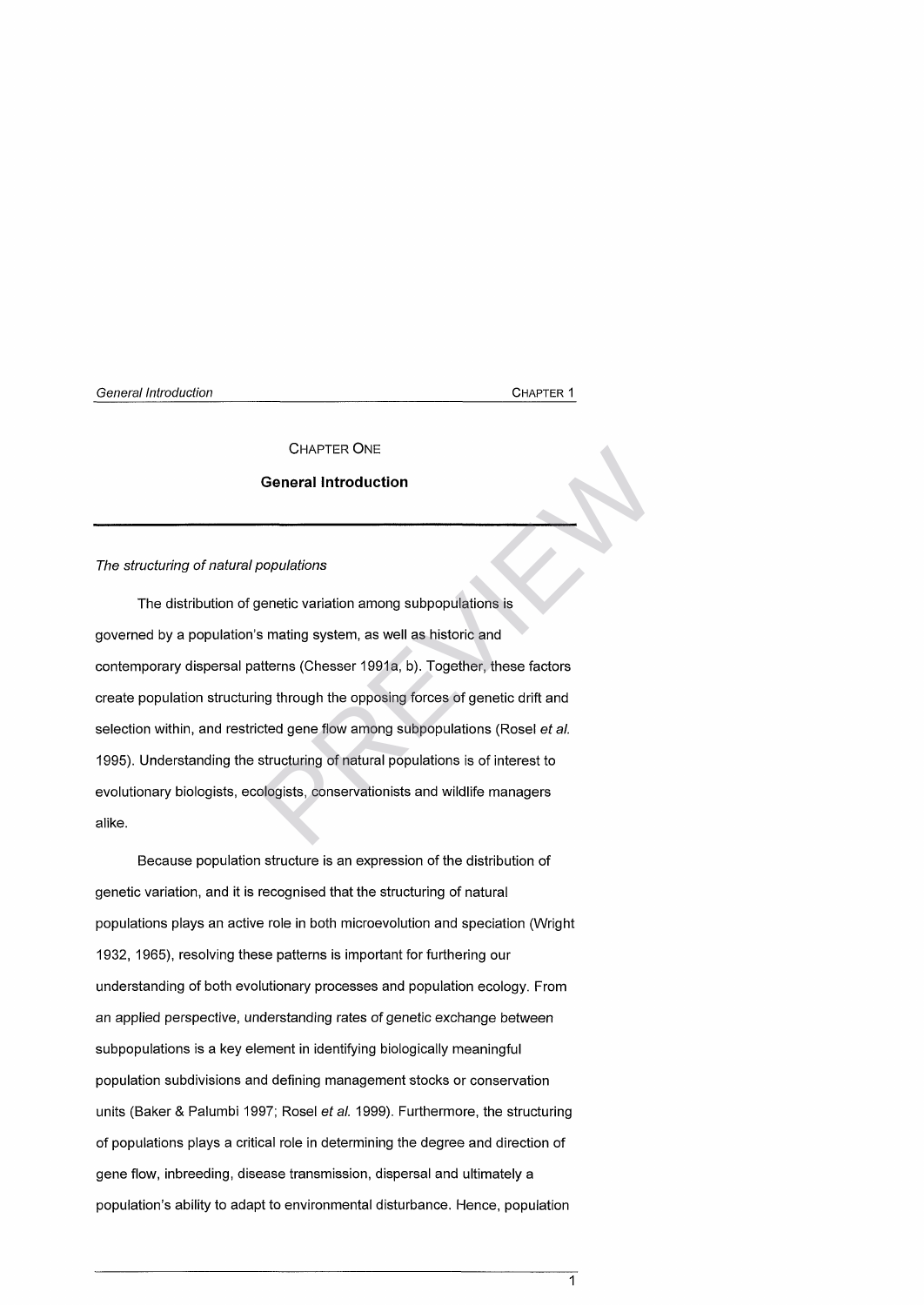genetic studies are a priority where the conservation and management of a species is an issue (Templeton 1987; Harrison & Hastings 1996; O'Corry-Crowe *et al.* 1997; W hitehead *et al.* 1998).

Assessing population structure and differentiation has become the focus of numerous studies spanning the continuum of nearly all taxonomic divisions (e.g. Chesser 1983; Bakke et al. 1996; Good et al. 1997; McConnell *et al.* 1997; Andersen *et al.* 1998; Arens *et al.* 1998; Barratt *et al.* 1999; Burg *et al.* 1999; Segesser *et al.* 1999; Avise *et al.* 2000; Cooper & Lenski 2000; Fernando *et al.* 2000; Gutierrez-Espeleta *et al.* 2000; Piertney *et al.* 2000; Pope *et al.* 2000; Dalebout *et al.* 2001; Girman *et al.* 2001). Natural populations inhabit a variety of ecological and environmental contexts that effectively determine both their distribution in space and time, and the apportioning of individuals into smaller subpopulation units. While the segregation and dispersal of populations of terrestrial vertebrates is often influenced by physical geographic characteristics (e.g. Talbot & Shields 1996; Von Segesser *et al.* 1999; Pope *et al.* 2000), the marine environment lacks obvious barriers to gene flow (Avise 1998; Waples 1998). Many marine vertebrates are highly mobile and undergo extensive migrations as adults (e.g. marine turtles; Nichols *et al.* 2000, and humpback whales; Stone *et al.* 1990). However, this high potential for dispersal does not necessarily translate into high levels of gene flow (Palumbi 1996), and a lack of understanding of these movement patterns constrains attempts to define stocks to be conserved or managed. rity where the conservation and management of a<br>leton 1987; Harrison & Hastings 1996; O'Corry-<br>ead *et al.* 1998).<br>on structure and differentiation has become the<br>spanning the continuum of nearly all taxonomic<br>83; Bakke *e* 

Among species of marine mammals, both patterns of speciation and causes of genetic differentiation are poorly understood. Defining structure in

 $\overline{2}$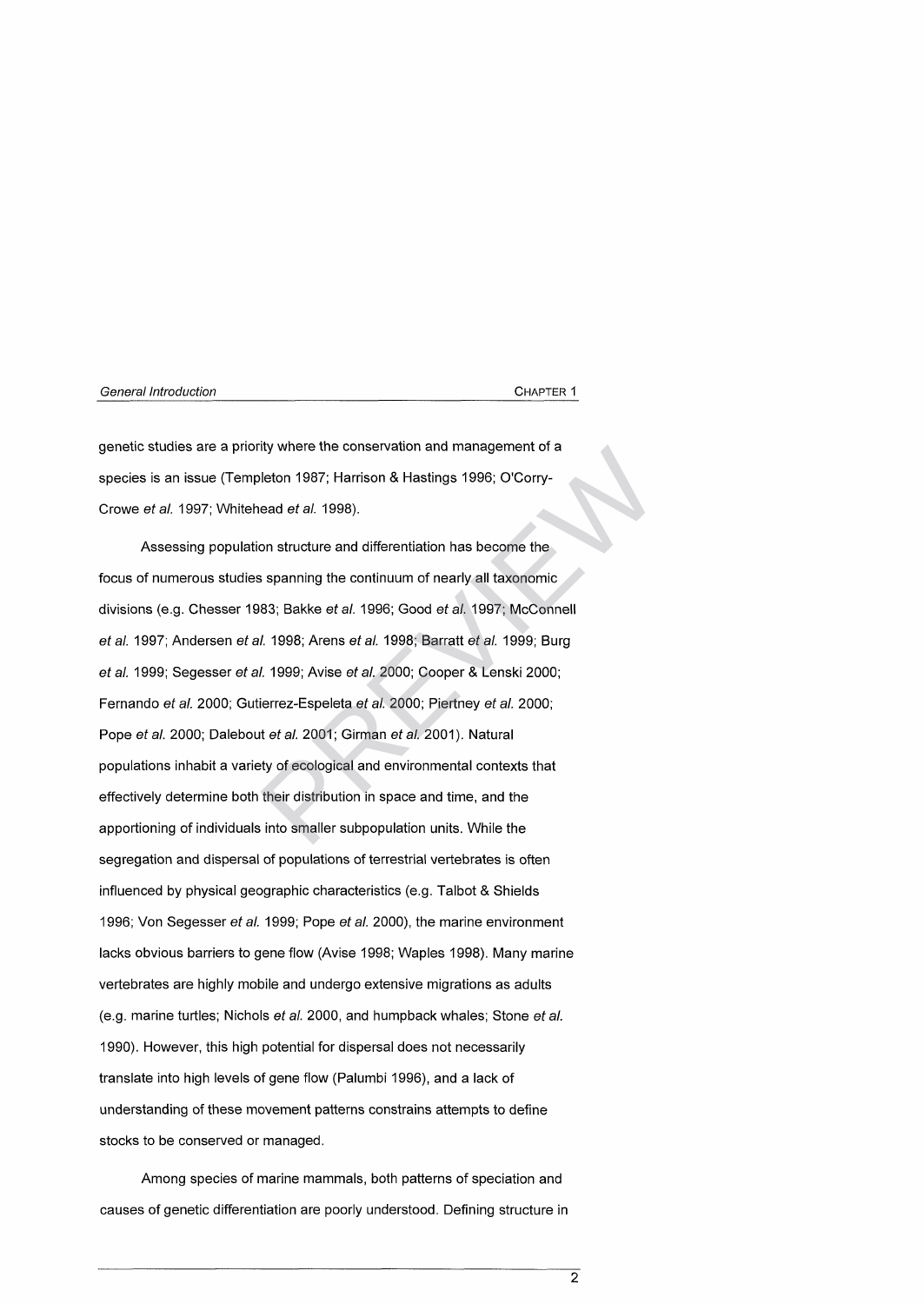populations of highly vagile marine mammals is further complicated by the knowledge that geographic distance is not necessarily well correlated with genetic distance (Hoelzel 1998). Moreover, marine mammals exhibit a diverse array of patterns of population differentiation with some geographically coincidental populations being genetically divergent (e.g. sympatric killer whale population; Hoelzel & Dover 1991; Hoelzel et al. 1998a), and other geographically distant populations being genetically similar (e.g. fin whales; reviewed in Hoelzel 1998). is marine mammals is further complicated by the<br>
c distance is not necessarily well correlated with<br>
1998). Moreover, marine mammals exhibit a<br>
f populations being genetically divergent (e.g.<br>
ulation; Hoelzel & Dover 1991

Although little is known about what limits genetic exchange in cetaceans (whales, dolphins and porpoises), genetic differentiation among populations has been attributed to both resource specialisation and social organisation (Hoelzel and Dover 1991; Palsboll *et al.* 1995; O'Corry-Crowe *et al.* 1997; Hoelzel 1998; Hoelzel *e ta l.* 1998b; W hitehead *et al.* 1998). Intraspecific resource specialisation, such as foraging or habitat specialisations, can act as an important mechanism in limiting gene flow and causing population differentiation between both sympatric and parapatric populations (Hoelzel 1998). Moreover, the complexity and diversity of social structures that have been described for many cetacean species (Connor 2000) suggests that this may play a significant role in defining subpopulations.

# *S ocial structure*

Whilst mating systems can be viewed as the culmination of the reproductive strategies of individuals (Clutton-Brock 1989), a population's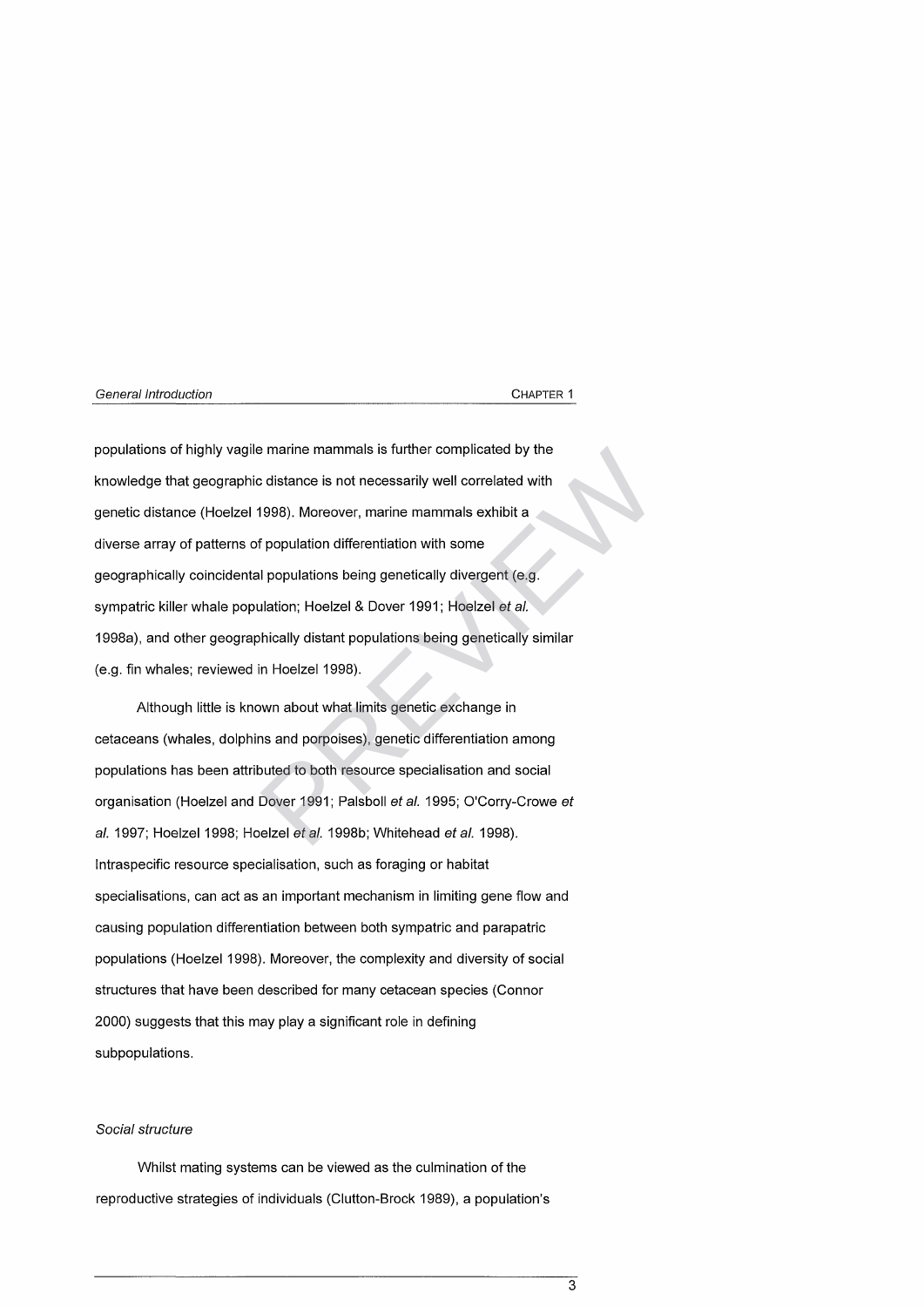social structure comprises all interactions among conspecifics, both reproductive and non-reproductive (Alexander 1974). A population's mating system and social organisation can dramatically affect its demographic parameters (e.g. Whitehead 1987; Lambin & Krebs 1993), patterns of gene flow (Selander 1970; Alexander 1974; Altmann et al. 1996), cultural (Connor et al. 1998) and disease transmission; (Bell 1983; Loehle 1995), and ultim ately population structuring (Chesser *et al.* 1993). Consequently, information on social structuring contributes significantly towards understanding the partitioning of genetic variation within and among populations (Chesser 1991a, b; Surridge *et al.* 1999). all interactions among conspecifics, both<br>
roductive (Alexander 1974). A population's mating<br>
ation can dramatically affect its demographic<br>
ad 1987; Lambin & Krebs 1993), patterns of gene<br>
ander 1974; Altmann *et al.* 199

Reviews of analyses of social behaviour have demonstrated that the patterns of social organisation determining population dispersion are intricately linked to a species' ecology (Crook & Gartlan 1966; Crook 1970; Eisenberg et al. 1972; Clutton-Brock & Harvey 1977; Emlen & Oring 1977). In particular, both group size and social behaviour are strongly influenced by the pressures exerted by the distribution of resources and the risk of predation (Clutton-Brock and Harvey 1977). Intraspecific variation in social structure in response to these variables has been reported in many species (Lott 1984; Clapham 1996; Connor et al. 2000), and as such, species-wide generalisations cannot be made (Clutton-Brock 1989). Consequently, studies of multiple populations of a species occupying different ecological environments can provide valuable insight into the ecological determinants of social organisation and its evolution (Fernando & Lande 2000; Baird & Whitehead 2000).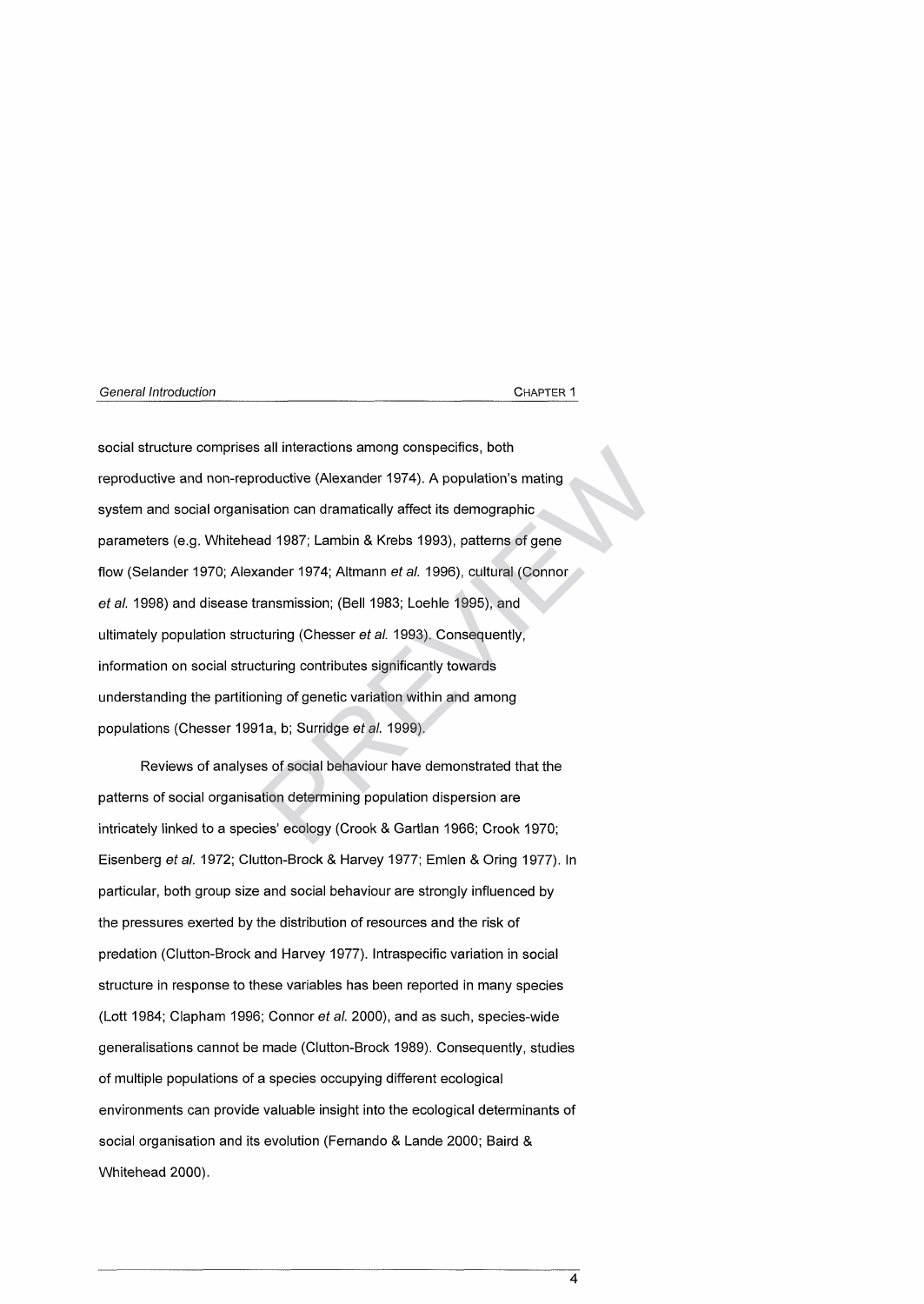Examining the nature and stability of associations among individuals can prove useful in determining the value of sociality for a species or population (Myers 1983; Whitehead *et al.* 1991; Christal *et al.* 1998). The social structure of a population can be characterised by examining the size, stability and composition of social groups, which can be broadly defined as interacting individuals that are organised in a co-operative manner (Chesser et al. 1993). Where members of social groups are either close relatives, and/or long-term associates, there is the potential for both kin selection (Hamilton 1963, 1964) and reciprocal altruism (Trivers 1971) to operate. Although social behaviour is defined by interactions among individuals, and not by genetic relatedness, gene correlations can underpin the maintenance and evolution of social behaviours (Hamilton 1964; Chesser *et al.* 1993). re and stability of associations among individuals<br>ining the value of sociality for a species or<br>Whitehead *et al.* 1991; Christal *et al.* 1998). The<br>ation can be characterised by examining the size,<br>f social groups, whic

Kinship often plays an integral role in determining the level of association between conspecific individuals across taxa, and, as such, is regularly cited as a central tenet in the evolution of sociality (Hamilton 1964; Pamilo *et al.* 1997; Ross 2001). The benefits accrued through kin selection have been proposed to explain social groupings in a variety of species. Associations among related individuals form the framework of the social organisation of some cetaceans (Bigg 1990; Baird 2000), social insects (Wilson 1975; Ross 2001), bats (Kerth *et al.* 2000), carnivores (Girman et al. 1997), elephants (Fernando and Lande 2000), birds (Parker et al. 1995; Piertney *et al.* 1999; Shorey *et al.* 2000), and some primate species (Clutton-Brock and Harvey 1977). It has been theorised that these types of associations encourage co-operation between related individuals, thereby enhancing their inclusive fitness (Hamilton 1963, 1964).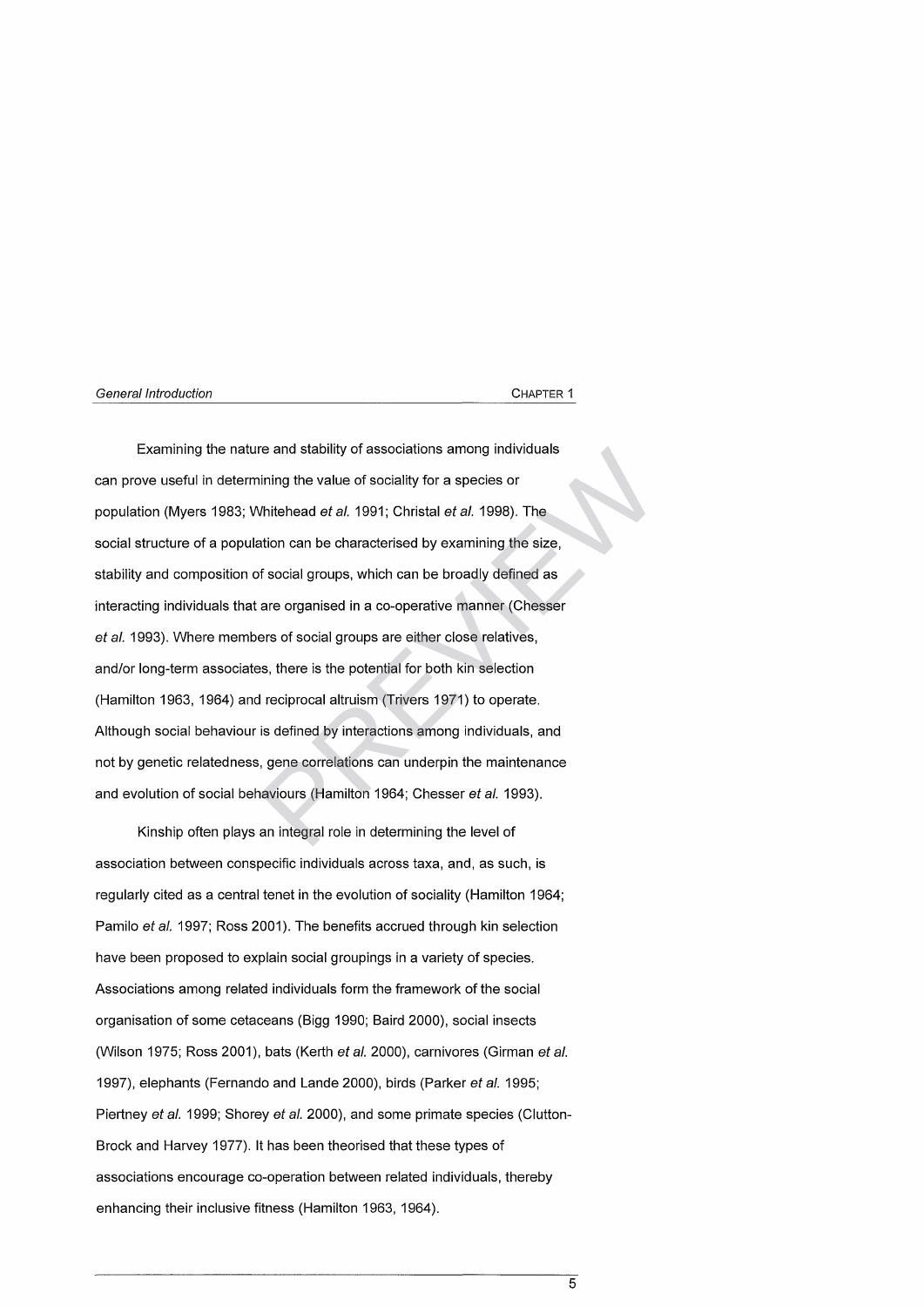# Assessing population structure: the use of molecular genetics

Examining the structuring of wildlife populations, not only at the level of subpopulations but also at the level of social groups and individuals, has yielded a wealth of information on population structuring and dispersal patterns in terrestrial animals. However, delimiting stocks or populations for species of whales and dolphins has been confounded by their relative inaccessibility, longevity, and mobility. Direct field-based observations have proved valuable for describing social affiliations based on recognisable individuals, but can require several years of study to achieve substantial sample sizes. Furthermore, behavioural observations are limited in their power to assess gene flow and determine genetic relatedness among associates. Direct assessment of cetacean population structuring is restricted not only by the vastness of their three-dimensional environment, but also by a lack of understanding of the barriers to movement and gene flow encountered by highly mobile animals within a seemingly continuous marine habitat (Rosel *et al.* 1995; Avise 1998). Consequently, it has proved difficult to study these species at the appropriate spatial and temporal resolution. cture: the use of molecular genetics<br>sturing of wildlife populations, not only at the level<br>at the level of social groups and individuals, has<br>ation on population structuring and dispersal<br>als. However, delimiting stocks o

Molecular genetic data can be used to estimate genetic relatedness of social affiliates, and indirectly infer patterns of dispersal and gene flow. Therefore, genetic techniques can provide additional and/or alternative information on the degree of effective genetic exchange between population subdivisions. A notable breakthrough in the field of molecular genetics was the advent of the polymerase chain reaction (PCR; Saiki *et al.* 1988). This technique, w hich greatly reduced the quantity of tissue required for genetic surveys, and led to the successful application of highly variably markers such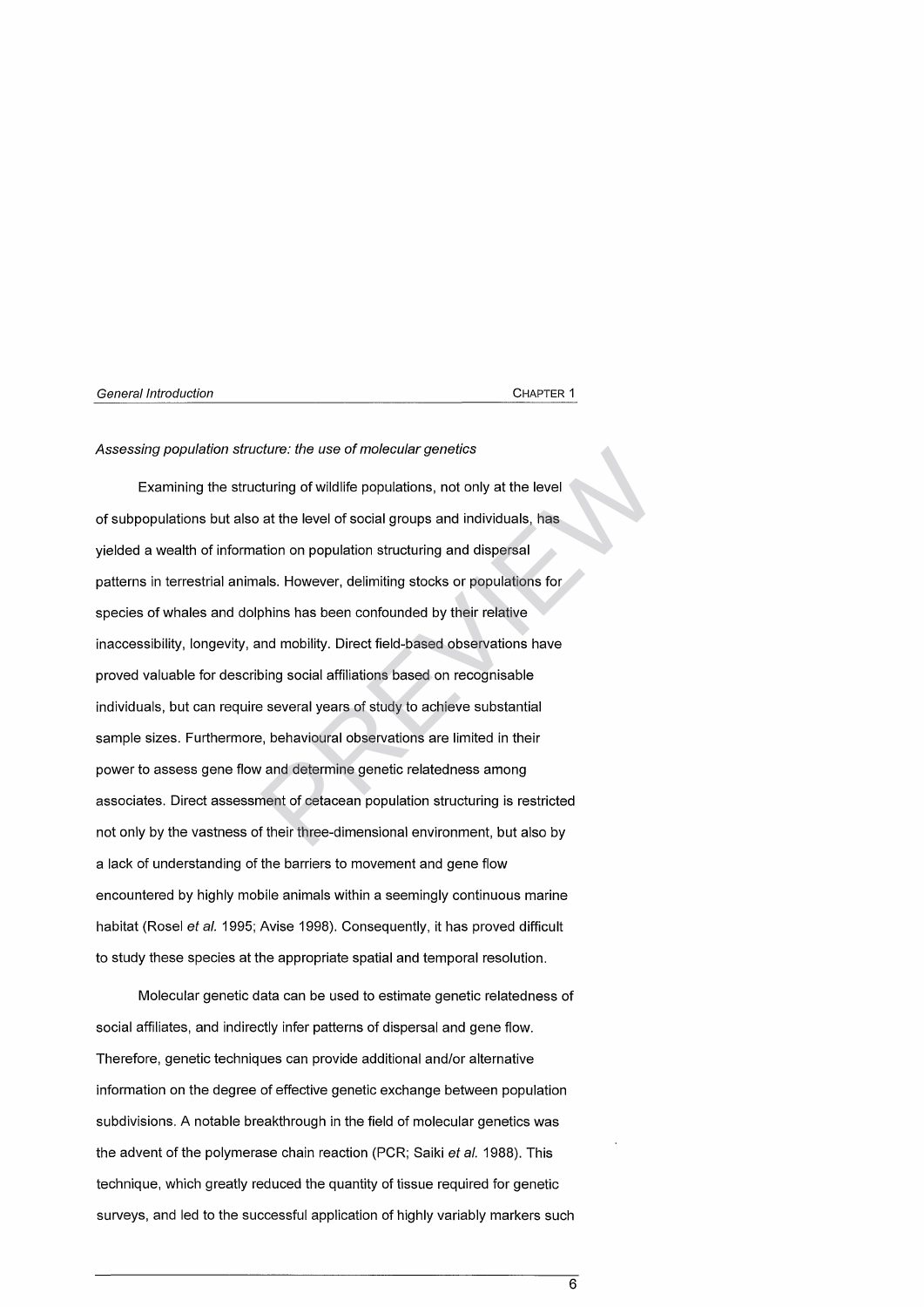as microsatellites to the study of natural populations (Schlotterer & Pemberton 1994), sparked a revolution in the study of free-ranging cetaceans.

Mitochondrial DNA (mtDNA) is often selected as a genetic marker to infer population structure due to its maternal mode of inheritance (Gyllensten et al. 1985) and very low probability of recombination (Brown 1985; Gyllensten *et al.* 1985). The inheritance of the mitochondrial genome as a single organelle from the maternal cytoplasm means that nearly all changes in the molecule are due to mutation, and these differences can be used to trace matrilines. Furthermore, within the mitochondrial genome is the noncoding control region containing the D-loop, the most variable part of the mtDNA genome (see Aquadro & Greenburg 1983; Hoelzel *et al.* 1991). These characteristics render the mtDNA control region ideal for inferring phylogeography at or below the level of species (Avise *et al.* 1987; Harrison 1989; Avise 1994). However, there are limitations when drawing inference from a single class of genetic marker. MtDNA markers lack the ability to resolve male-mediated gene flow, due to maternal transmission, and may not be sufficiently variable to examine relationships among individuals within a single population. Hence, a lack of differentiation in mtDNA may not be sufficient evidence to conclude that structuring is absent (Dowling *et al.* 1992; Ramey 1995). Consequently, the use of multiple genetic markers can help in identifying the processes that shape patterns of intraspecific variation (Avise 1994; Piertney *et al.* 2000). Specifically, the use of markers with contrasting modes of inheritance can prove useful in resolving sex-biased patterns of dispersal and gene flow (e.g. Burg *et al.* 1999) dy of natural populations (Schlotterer &<br>
d a revolution in the study of free-ranging<br>
(mtDNA) is often selected as a genetic marker to<br>
due to its maternal mode of inheritance (Gyllensten<br>
probability of recombination (Br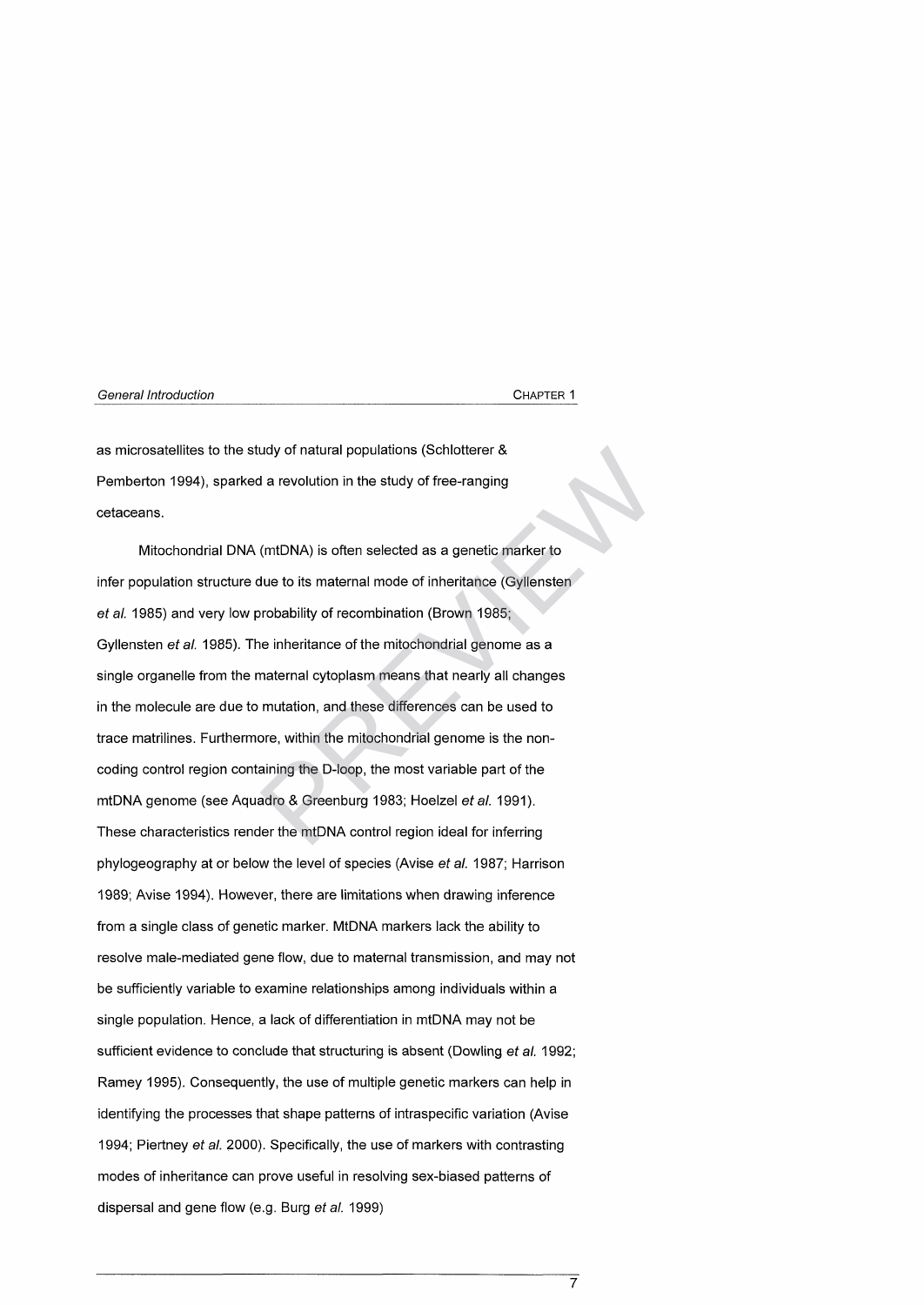Microsatellites, biparentally-inherited short (2-6 basepair [bp]) tandem repeat sequences, are another commonly used class of genetic marker for population studies (Bruford & Wayne 1993; Queller et al. 1993). Microsatellite arrays consisting of longer units (i.e. 3 or 4bp, tri- or tetranucleotide repeats) evolve faster than those containing shorter (2 bp, dinucleotide repeats) (see Chambers & MacAvoy 2000). However, selection of microsatellite loci involves balancing the relative rates of evolution and the frequency of occurrence throughout the genome (dinucleotide repeat arrays occur more frequently than tri- or tetranucleotide arrays), with practical considerations (dinucleotide arrays often show 'stutter' bands (Hauge & Litt 1993) making the scoring of alleles difficult) (Chambers and MacAvoy 2000). These highly polymorphic (Tautz 1989), neutral nuclear markers have proved useful in addressing a range of both behavioural and ecological questions including population demographics, social structure, reproductive success, dispersal and population structure (e.g. Queller *et al.* 1993; Morin *et al.* 1994; Allen *et al.* 1995; Petri *et al.* 1997; Coulson *et al.* 1998; Goodman 1998; Pemberton *et al.* 1999; Piertney *et al.* 1999; Wilmer *et al.* 1999). Moreover, the ability to estim ate levels of genetic relatedness among pairs of individuals, and infer relationships, enables studies of natural populations to examine the pattern, context and function of conspecific interactions (e.g. Packer *et al.* 1991; Morin *et al.* 1994; Kays & Gittleman 1995; Girman *et al.* 1997; Kerth & Konig 1999; Piertney *et al.* 1999; Mitani *et al.* 2000; Burland *et al.* 2001). The number of different studies employing mtDNA and microsatellite markers to address key questions in the fields of ecology, evolution, behaviour and conservation is rapidly increasing. However, while genetic data can provide rentally-inherited short (2-6 basepair [bp]) tandem<br>bther commonly used class of genetic marker for<br>1 & Wayne 1993; Queller *et al.* 1993). Microsatellite<br>units (i.e. 3 or 4bp, tri- or tetranucleotide repeats)<br>bontaining s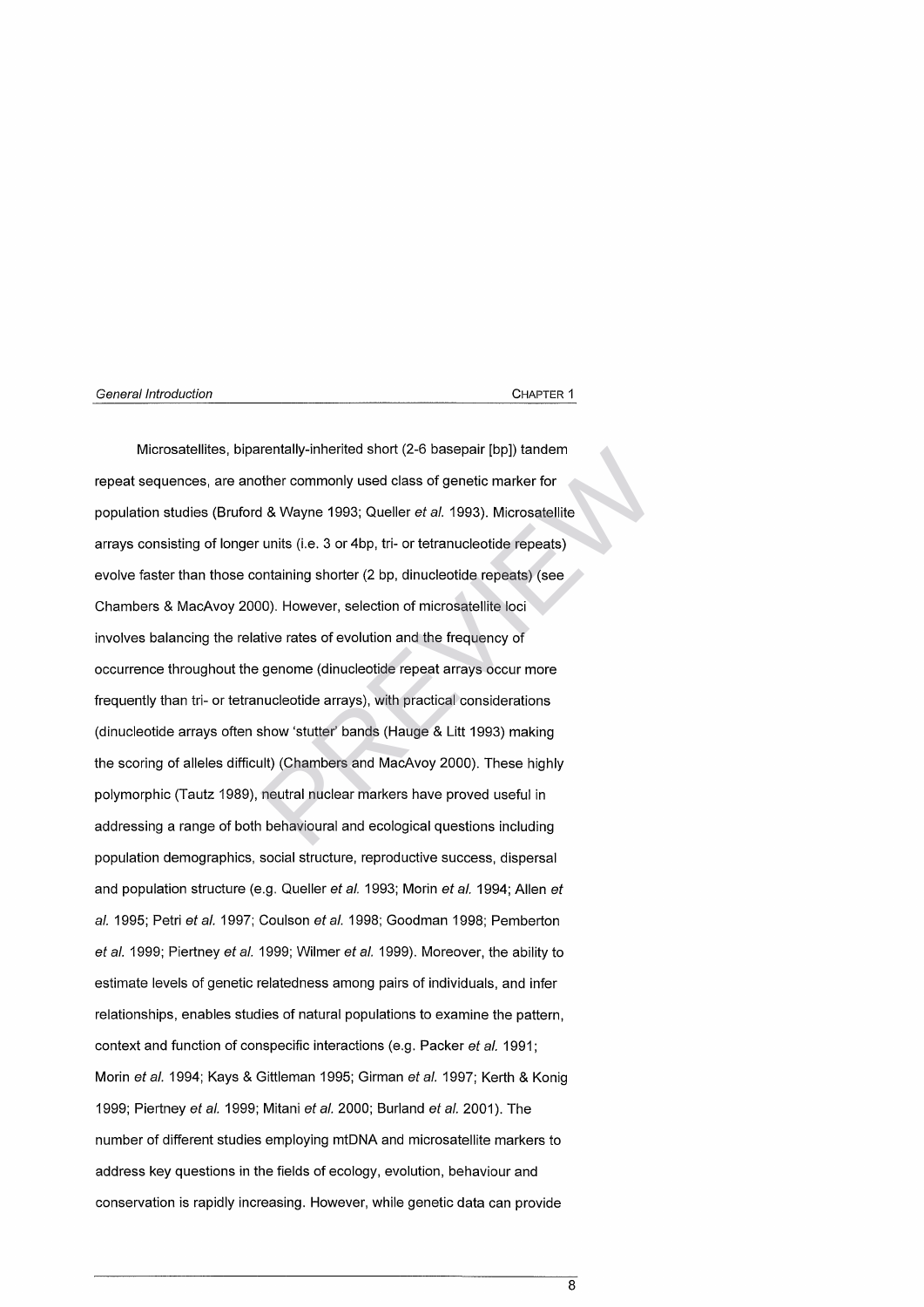information on the degree of genetic exchange between population subdivisions, direct observational data from behavioural studies can strengthen inferences about population structure.

Recently, molecular techniques have permitted detailed investigations of social structure and population structure in marine systems (eg. Amos et al. 1993a; Amos et al. 1993b; Hoelzel 1994; McMillan & Bermingham 1996). However, while studies of the molecular ecology of whale and dolphin species are increasing in number, they are still restricted by the challenges of obtaining samples for genetic analysis, especially from the smaller delphinid species. During the last decade, non-destructive tissue sampling has been increasingly used in such studies. Tissue collection, using a biopsy punch deployed from a pneumatic rifle or crossbow, has proved an effective method for obtaining small skin samples from several species of both large (Brown *et* al. 1991; Palsboll *et al.* 1991; Barrett-Lennard *et al.* 1996) and small (Weller *et al.* 1997; Fossi *et al.* 2000) cetaceans (see Bearzi 2001 for review). However, there are often situations in which biopsy sampling is not feasible, on the grounds of public relations or practical limitations, and recent concern expressed by some about the possible disturbance and physical impact of biopsy sampling has necessitated the development of alternative, lessinvasive methods of tissue sampling (Amos *et al.* 1992; Harlin *et al.* 1999; Parsons et al. 1999). Therefore, although the aforementioned advances in laboratory techniques allow previously intractable questions to be addressed, their full potential has not yet been realised, and the number of studies linking empirical data on individual animals' movements and associations to indirect genetic estimates of gene flow and relatedness are still few. of genetic exchange between population<br>vational data from behavioural studies can<br>ut population structure.<br>r techniques have permitted detailed investigations<br>valuation structure in marine systems (eg. Amos *et*<br>33b; Hoelz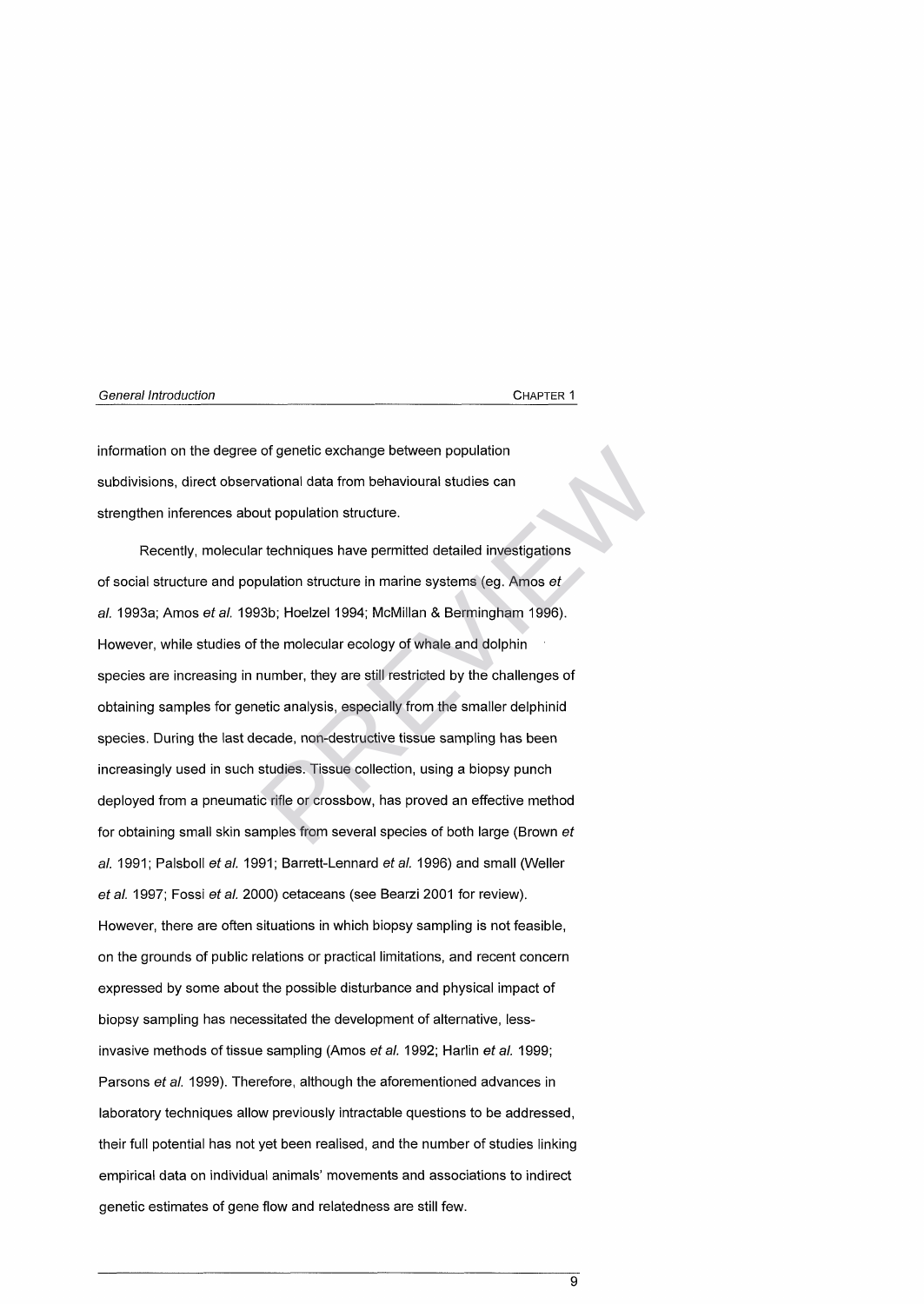In this thesis, I focus on the value of molecular genetics for inferring the population structure of a species of small cetacean, the bottlenose dolphin *(Tursiops truncatus)*. In particular, I develop novel methods for obtaining genetic samples, and apply these to the study of the social and population structure of free-ranging bottlenose dolphins.

# *The bottlenose dolphin*

Odontocete cetaceans are distributed widely about the world's oceans and coastal waters. It has been hypothesised that environmental conditions are a major influence on the social structure, and ultimately population subdivision, of these species, particularly through the impact which habitat complexity can have on prey distribution and exposure to predators (Wells *et* al. 1980). Bottlenose dolphins are one of the most widespread odontocetes, occurring throughout tropical and temperate waters and occupying a wide range of habitats (Wells & Scott 1994). This species, therefore, offers an excellent opportunity to examine how environmental conditions influence cetacean social organisation and population structuring. Furthermore, as a coastal cetacean species, *Tursiops truncatus* populations are often directly or indirectly impacted by human activities (e.g. Acevedo 1991; Simoes-Lopes 1991; Law *et al.* 1995), and the bottlenose dolphin is the most commonly livecaught species for display in oceanaria. As such, regional examination of population structuring and the combined inference of genetic and ecological data are prerequisites for defining biologically significant subdivisions. son the value of molecular genetics for inferring<br>a species of small cetacean, the bottlenose<br>s). In particular, I develop novel methods for<br>and apply these to the study of the social and<br>a-ranging bottlenose dolphins.<br>ans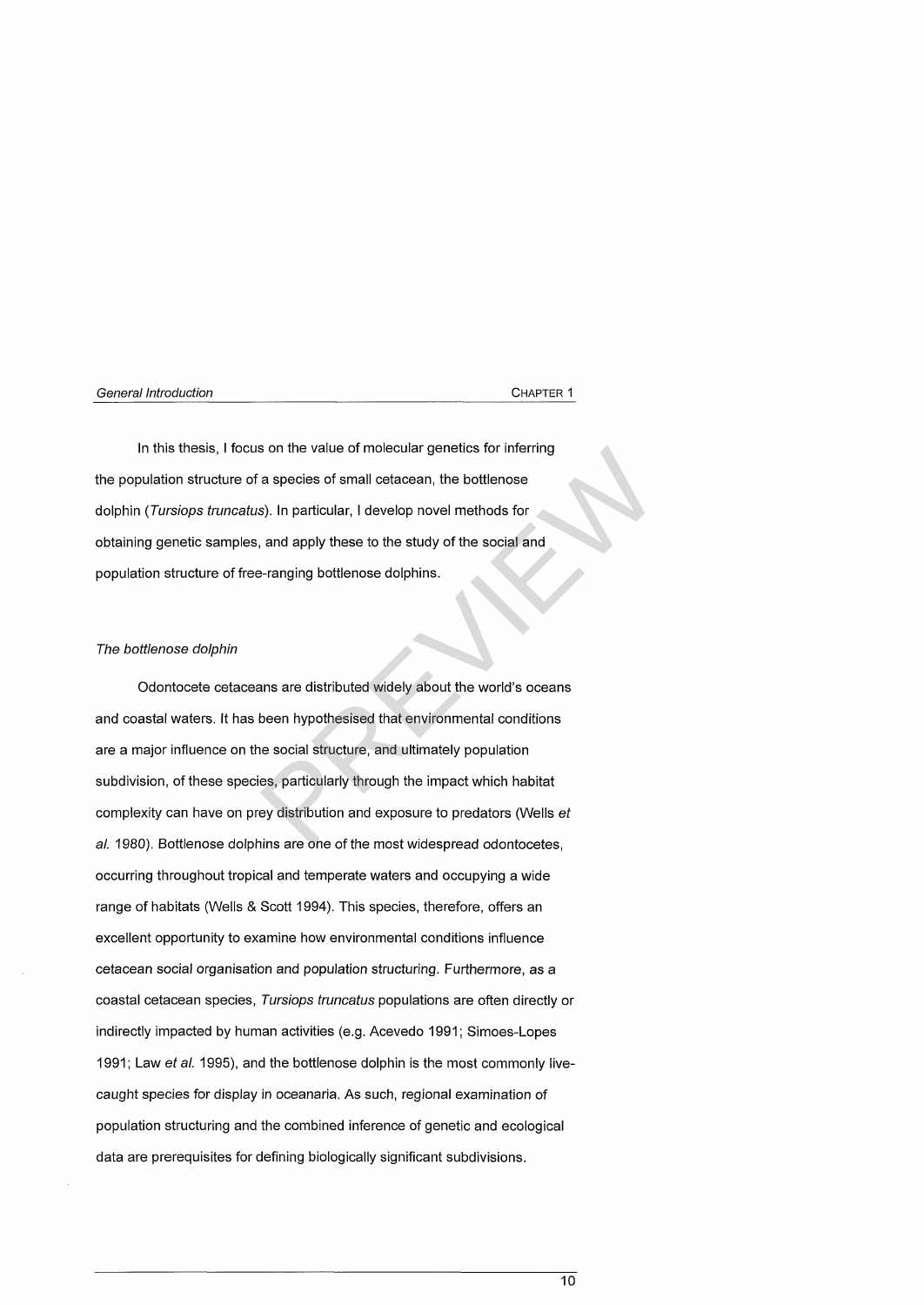Previous behavioural studies have highlighted variability in the social organisation of this species, characterised by patterns of association, in several different regions. Group size, structure and the persistence of social affiliations appear to vary among study sites, with a general trend towards larger, more transitory groups occurring in more exposed habitats (Norris & Dohl 1980; Shane *et al.* 1986). Despite the long history of research on bottlenose dolphins, assessments of the role of the environment in shaping social structure and consequent gene flow remain constrained by dissimilar sampling methodologies and group definitions, short temporal scales (eg. Wells *et al.* 1987; Smolker *et al.* 1992; Wilson 1995), and the absence of parallel genetic studies. al studies have highlighted variability in the social<br>s, characterised by patterns of association, in<br>Group size, structure and the persistence of social<br>among study sites, with a general trend towards<br>ups occurring in mor

# *Thesis synopsis*

This thesis is organised into three primary sections, demonstrating the progression from studying a cetacean population using samples collected from dead stranded or by-caught dolphins (Section I), through developing methodologies for obtaining samples from individually-recognised live, freeranging dolphins (Section II), and culminating in the use of these approaches in the analysis of bottlenose dolphin social and population structure, integrating both direct and indirect data sources (Section III).

In the first data chapter (Chapter Two), I examine the genetic diversity of bottlenose dolphins around the UK and Ireland using mtDNA control region sequences. Samples were obtained from by-caught and beach-cast dolphins from five geographic regions representing the core areas indicated by the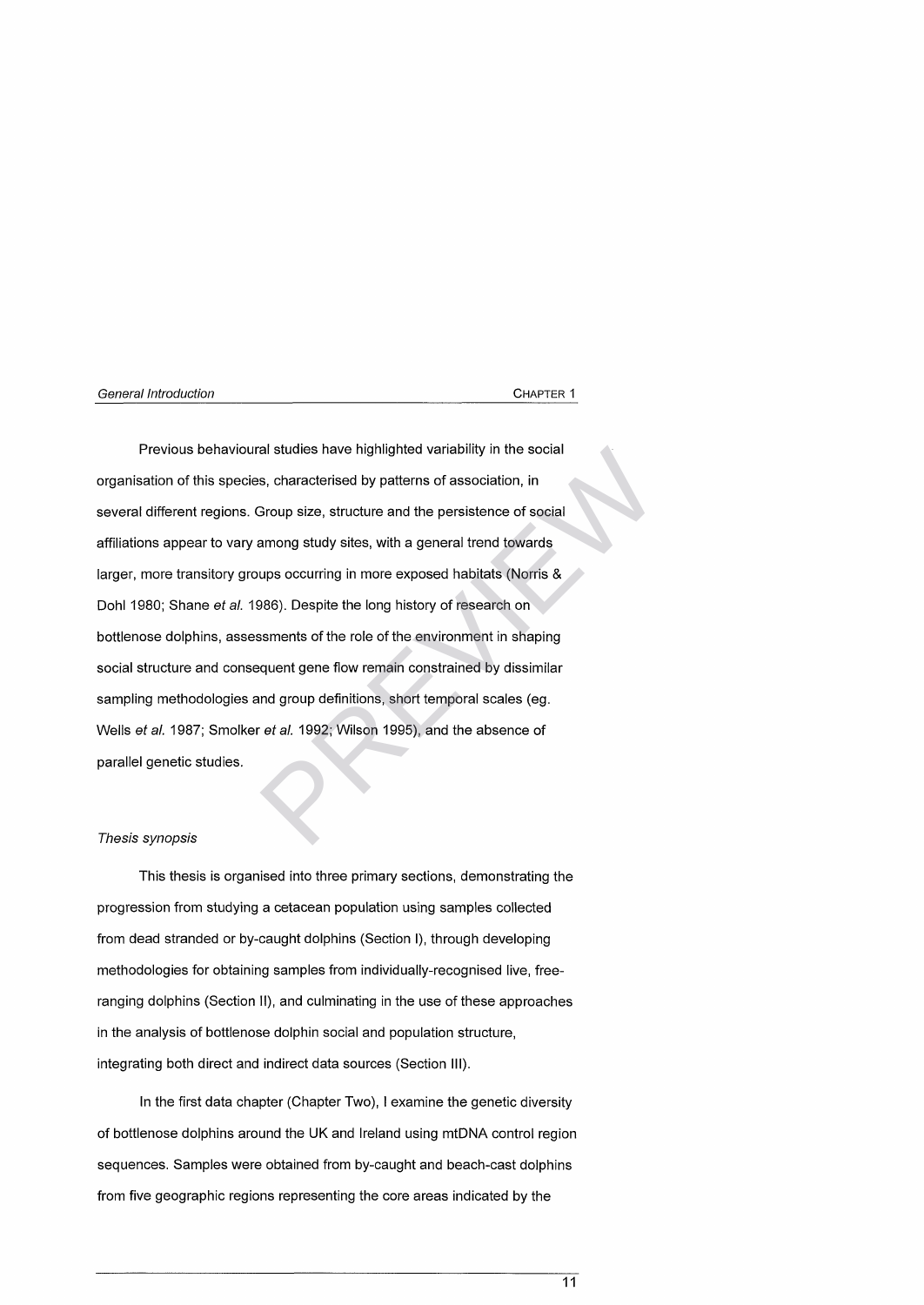contemporary distribution of this species. MtDNA sequence data are used to compare genetic diversity within each region and infer current population structuring. The results of these analyses are discussed in light of the lim itations to inference from stranded samples, and with reference to current concerns for the conservation and management of bottlenose dolphins throughout British and Irish waters.

Chapters Three, Four and Five (Section II) are focussed on the development and validation of methods for obtaining tissue samples for genetic analysis from free-swimming bottlenose dolphins. In Chapter Three, I introduce a novel method for collecting and extracting dolphin mtDNA from faecal samples. In Chapter Four I present a validation of the use of faecalderived dolphin DNA in microsatellite genotyping studies. For this validation analysis, I compare the multilocus genotypes obtained from matched tissue and faecal samples, using a multiple tubes approach, and empirically determine the number of repeat amplifications required to obtain the correct genotype with a high degree of certainty. The final chapter in Section II, Chapter Five, is a direct comparison of the two methods employed throughout this study for obtaining DNA from wild, free-swimming bottlenose dolphins; skin biopsy sampling and faecal sampling. of this species. MtDNA sequence data are used to<br>within each region and infer current population<br>these analyses are discussed in light of the<br>m stranded samples, and with reference to current<br>tion and management of bottlen

In Section III, I present an analysis of the population structure and social organisation of bottlenose dolphins in the NE Bahamas. Chapter Six is an assessment of the social organisation. Here, I examine the patterns and persistence of social affiliations, as well as the genetic relatedness among individual dolphins, in two study sites. The resolved social structure is com pared and contrasted between sites in light of their contrasting